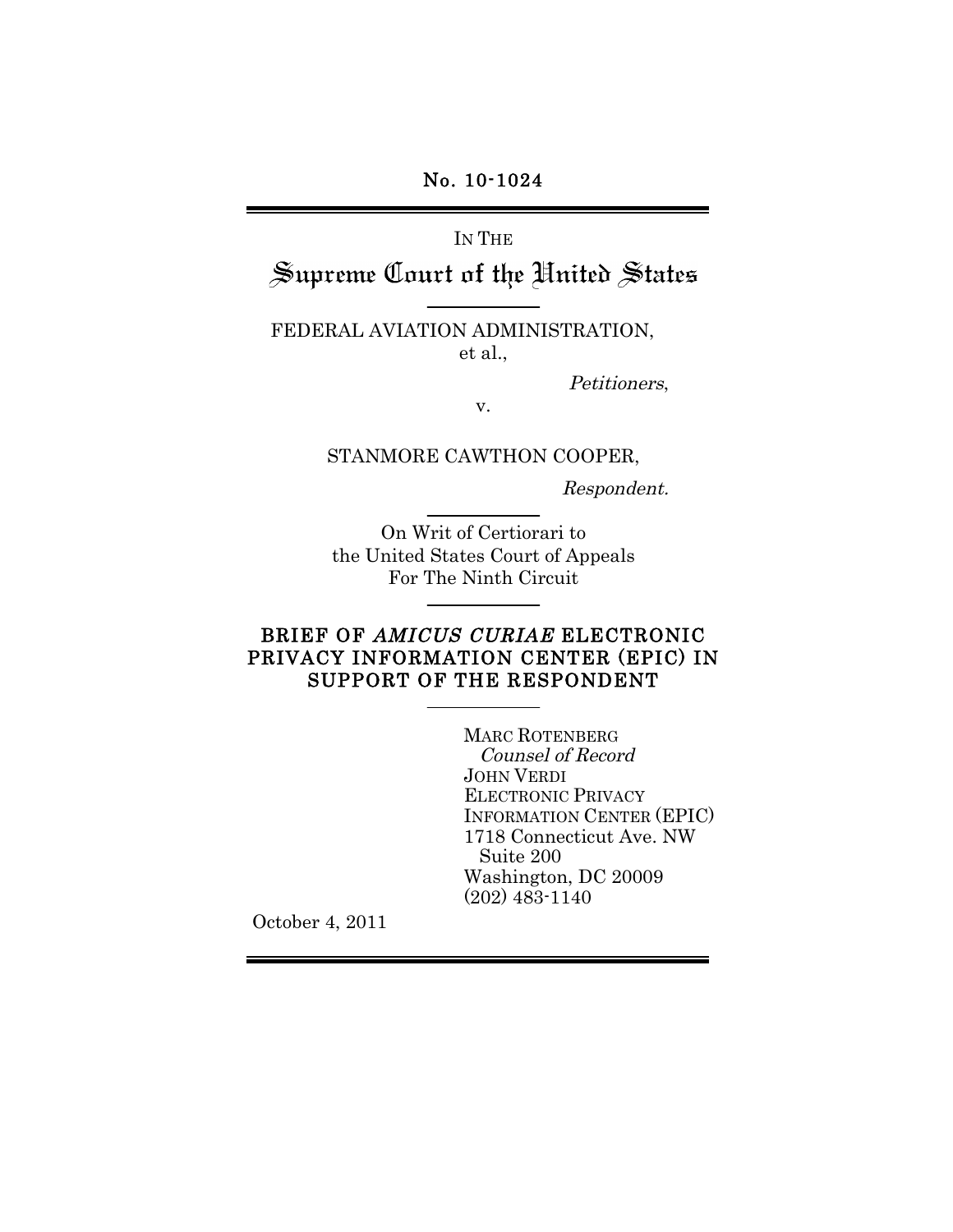# TABLE OF CONTENTS

| TABLE OF AUTHORITIES iii                                                                                                                                       |
|----------------------------------------------------------------------------------------------------------------------------------------------------------------|
| INTEREST OF THE AMICI CURIAE 1                                                                                                                                 |
| SUMMARY OF THE ARGUMENT  3                                                                                                                                     |
|                                                                                                                                                                |
| I. Privacy Laws Routinely Provide for<br>Recovery of a Broad Range of Damages,<br>Including Mental And Emotional Distress 5                                    |
| A. Privacy Laws Routinely Provide<br>Compensation for Mental and<br>Emotional Distress as a Component of                                                       |
| B. Privacy Laws Routinely Provide for<br>Recovery of a Wide Range of Damages<br>to Ensure that a Meaningful Remedy Is<br>Available for the Wrongful Disclosure |
| II. There is a Consensus Amongst Legal<br>Experts that Privacy Laws Should Deter<br>Violations of Privacy Interests by<br>Recognizing a Broad Range of Privacy |
| III. Legislative Materials Relevant to the<br>Privacy Act Demonstrate That Congress<br>Contemplated Remedying Non-pecuniary<br>Harms With the Privacy Act 24   |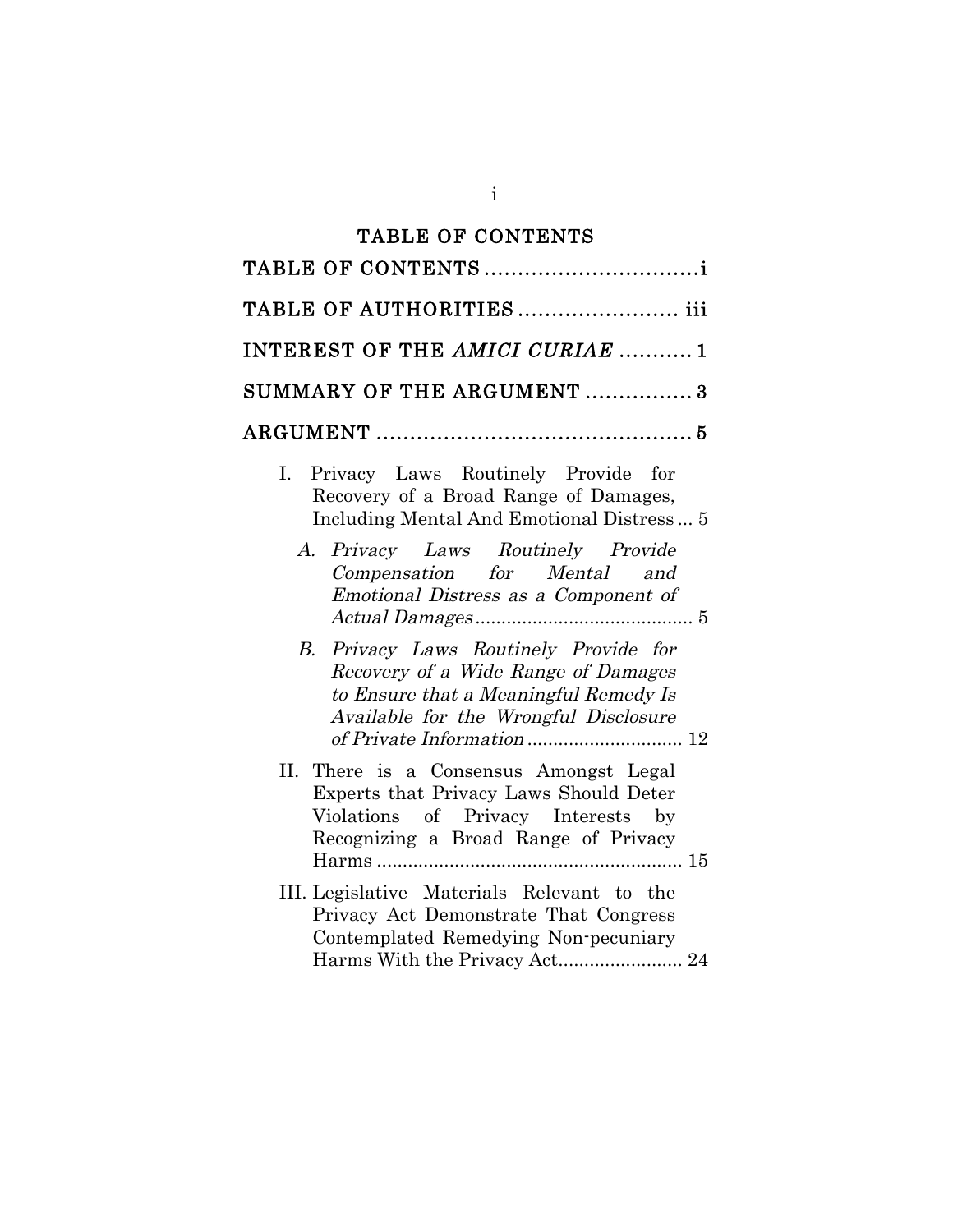| A. The HEW Advisory Committee Report         |
|----------------------------------------------|
| B. Legislative History of the Privacy Act of |
|                                              |
|                                              |

ii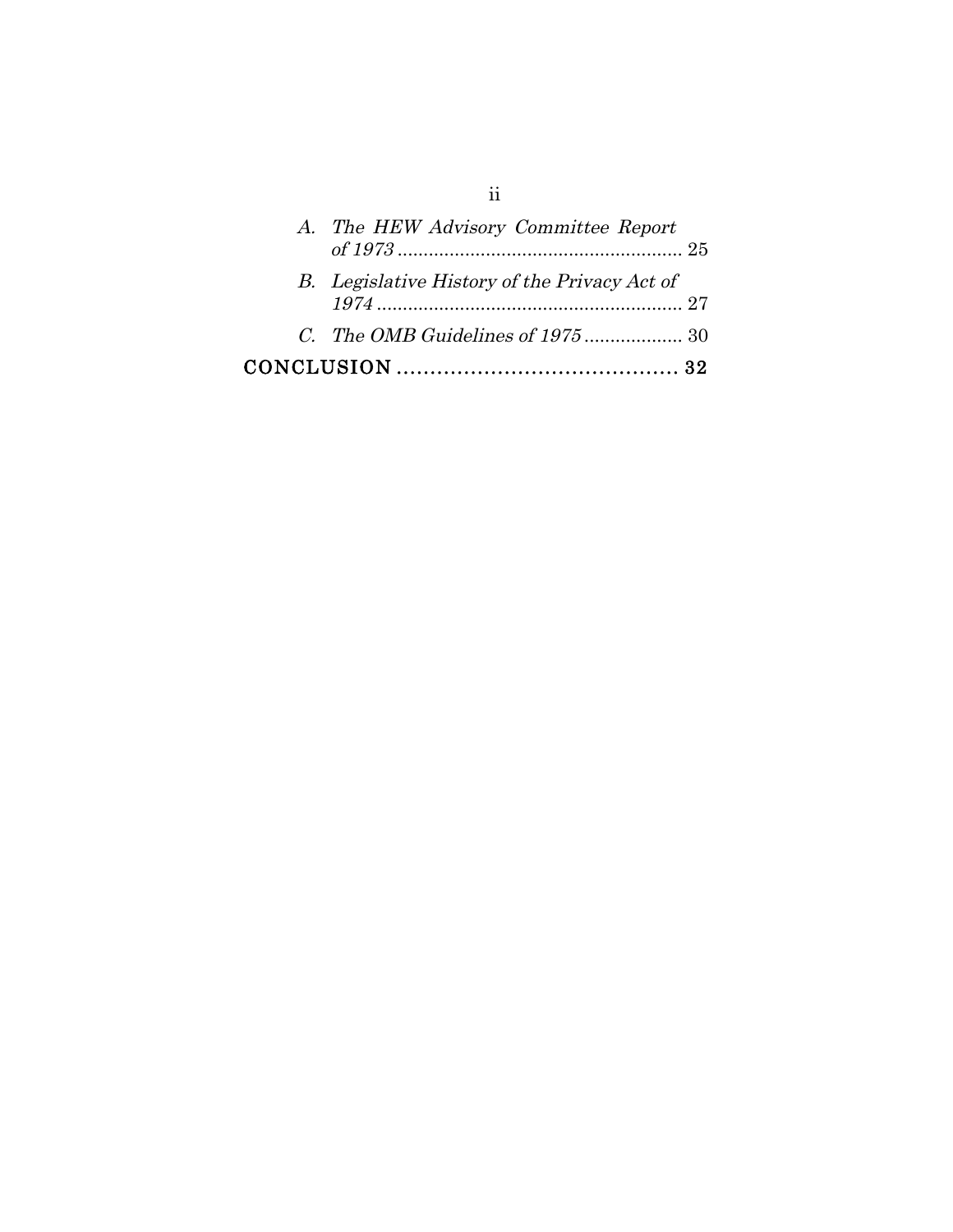# TABLE OF AUTHORITIES

# CASES

| Albin v. Cosmetics Plus, N.Y., No. 97-2670, 2001                                                 |
|--------------------------------------------------------------------------------------------------|
| Anderson v. United Finance, 666 F.2d 1274 (9th                                                   |
| Bryant v. TRW, 689 F.2d 72 (6th Cir. 1982)  7                                                    |
| Buckhannon Bd. & Care Home v. West Virginia<br>Dep't of Health & Human Services, 532 U.S.        |
| Carrigan v. Central Adjustment Bureau, 502                                                       |
| Cortez v. Trans Union, LLC, 617 F.3d 688 (3d                                                     |
| Dilworth v. LaSalle-Chicago 24-Hour Currency<br>Exchange, No. 02-7543, 2004 WL 524665            |
| Fischl v. Gen. Motors Acceptance, 708 F.2d 143                                                   |
| Halperin v. Kissinger, 606 F.2d 1192 (D.C. Cir.                                                  |
| Jeanty v. McKey & Poague, 496 F.2d 1119 (7th                                                     |
| Jones v. Confidential Investigative Consultants,<br>No. 92-1566, 1994 WL 127261 (N.D. Ill. April |
| Lyles v. Flagship Resort, 371 F. Supp. 2d 597                                                    |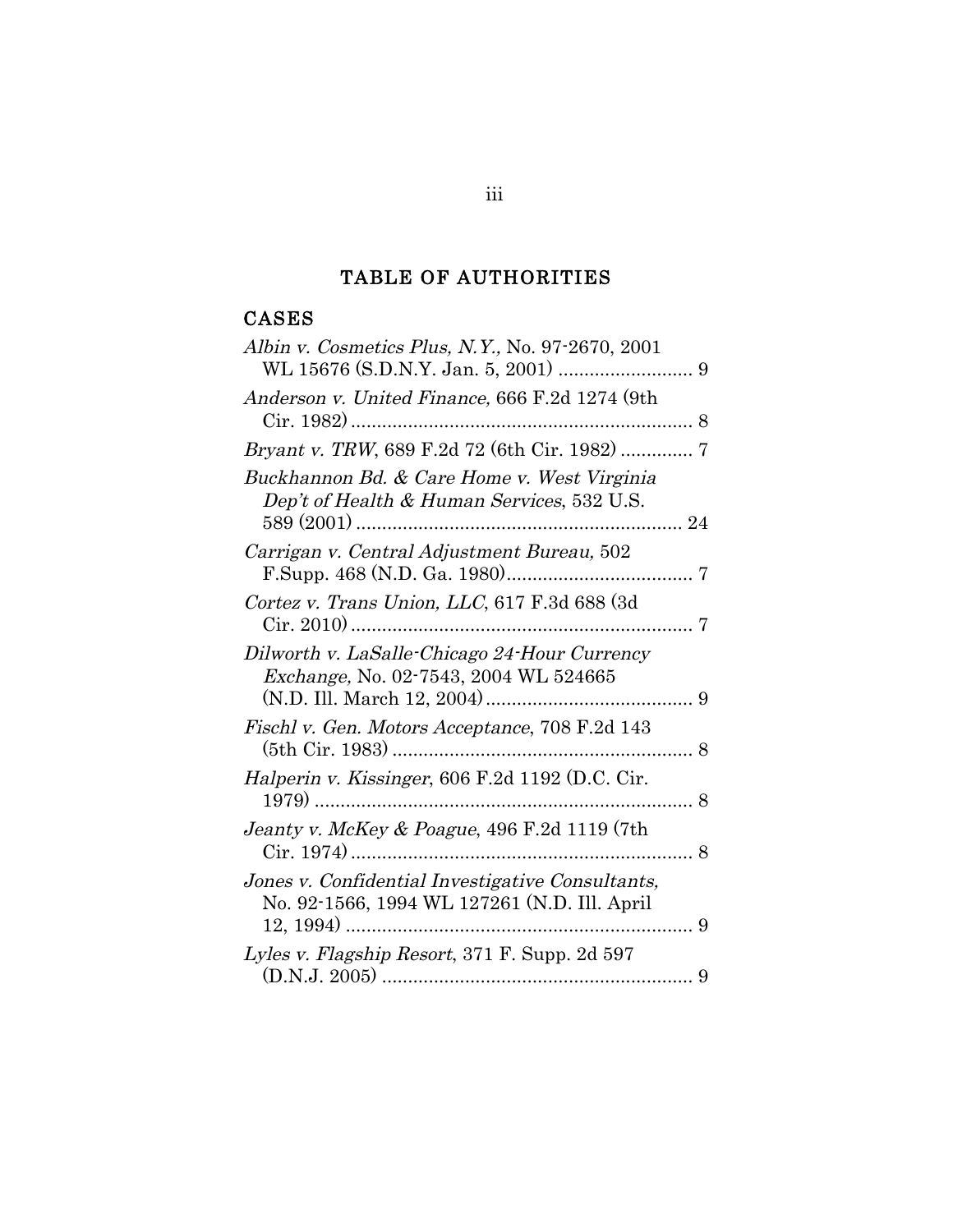| <i>McGrady v. Nissan Motor Acceptance, 40 F.</i>  |  |
|---------------------------------------------------|--|
| Mennen v. Easter Stores, 951 F.Supp. 838 (N.D.    |  |
| Nelson v. Equifax Info. Services, 522 F. Supp. 2d |  |
| Rex Trailer Co. v. United States, 350 U.S. 148    |  |
| Seaton v. Sky Realty, 491 F.2d 634 (7th Cir.      |  |
| Smith v. Anchor Building, 536 F.2d 231 (8th Cir.  |  |
| Steele v. Title Realty, 478 F.2d 380 (10th Cir.   |  |
| United States v. Nat'l Fin. Services, 98 F.3d 131 |  |
| Williams v. Matthews, 499 F.2d 819 (8th Cir.      |  |
|                                                   |  |

# **STATUTES**

iv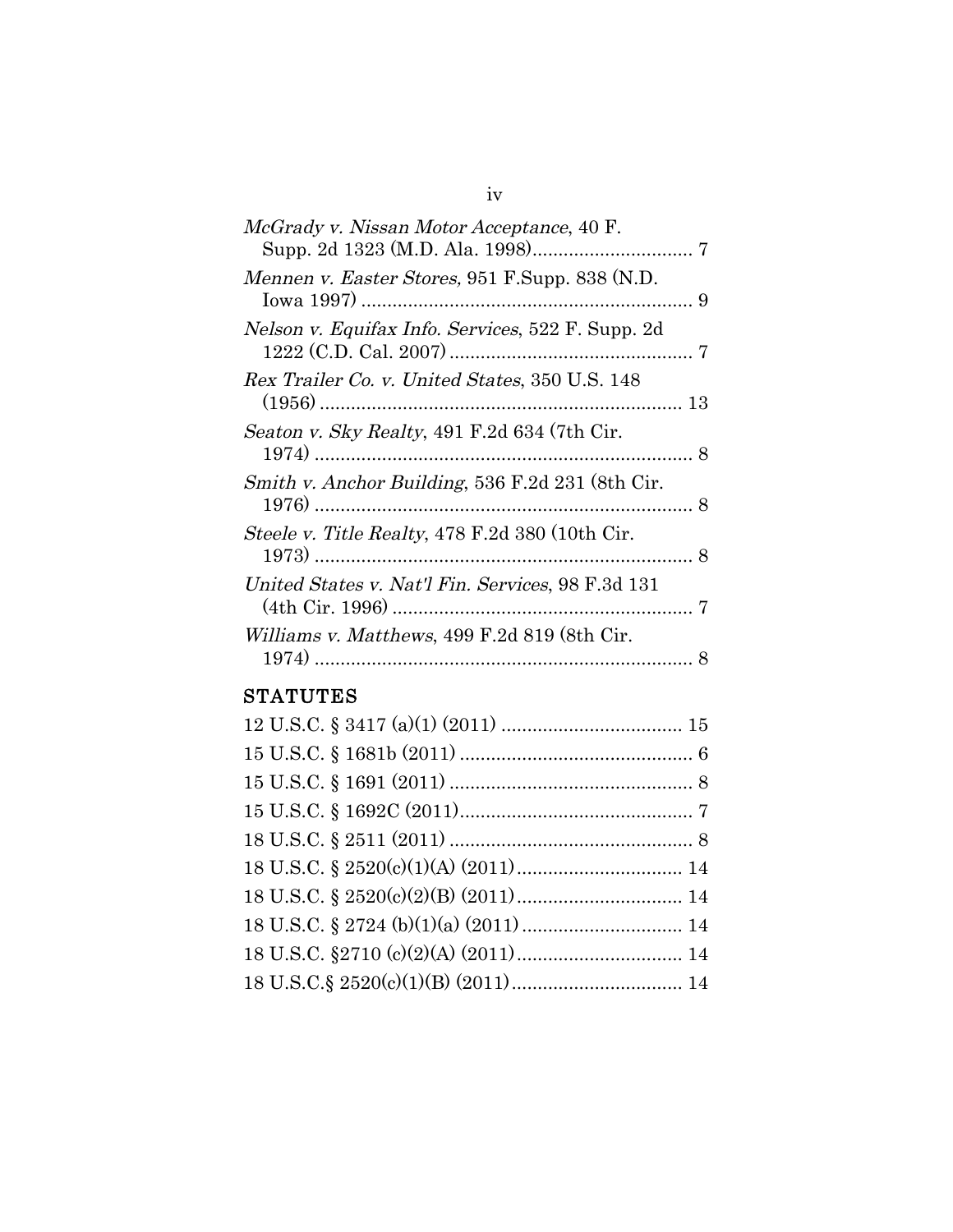v

# OTHER AUTHORITIES

| Abram Chayes, The Role of the Judge in Public<br>Law Litigation, 89 HARV. L. REV. 1281 (1976) 17, 18                                                                                |
|-------------------------------------------------------------------------------------------------------------------------------------------------------------------------------------|
| Anita L. Allen, Coercing Privacy, 40 WM. &                                                                                                                                          |
| Ann Bartow, A Feeling of Unease About Privacy                                                                                                                                       |
| Charles Fried, Privacy, 77 YALE L. J. 475 (1968)  18                                                                                                                                |
| Deborah Hurley, A Whole World in One Glance:<br>Privacy as a Key Enabler of Individual<br>Participation in Democratic Governance, 1<br>INT'L J. OF INTERNET TECH. AND SEC. TRANS. 2 |
| Francesca Bignami, The Case for Tolerant<br>Constitutional Patriotism: The Right to<br>Privacy Before the European Courts, 41                                                       |
| Frederick Lodge, Damages Under the Privacy<br>Act of 1974: Compensation and Deterrence, 52                                                                                          |
| Frederick Lodge, Damages Under the Privacy<br>Act of 1974: Compensation and Deterrence, 52<br>FORDHAM L. REV. 611, 612 (1984)  17                                                   |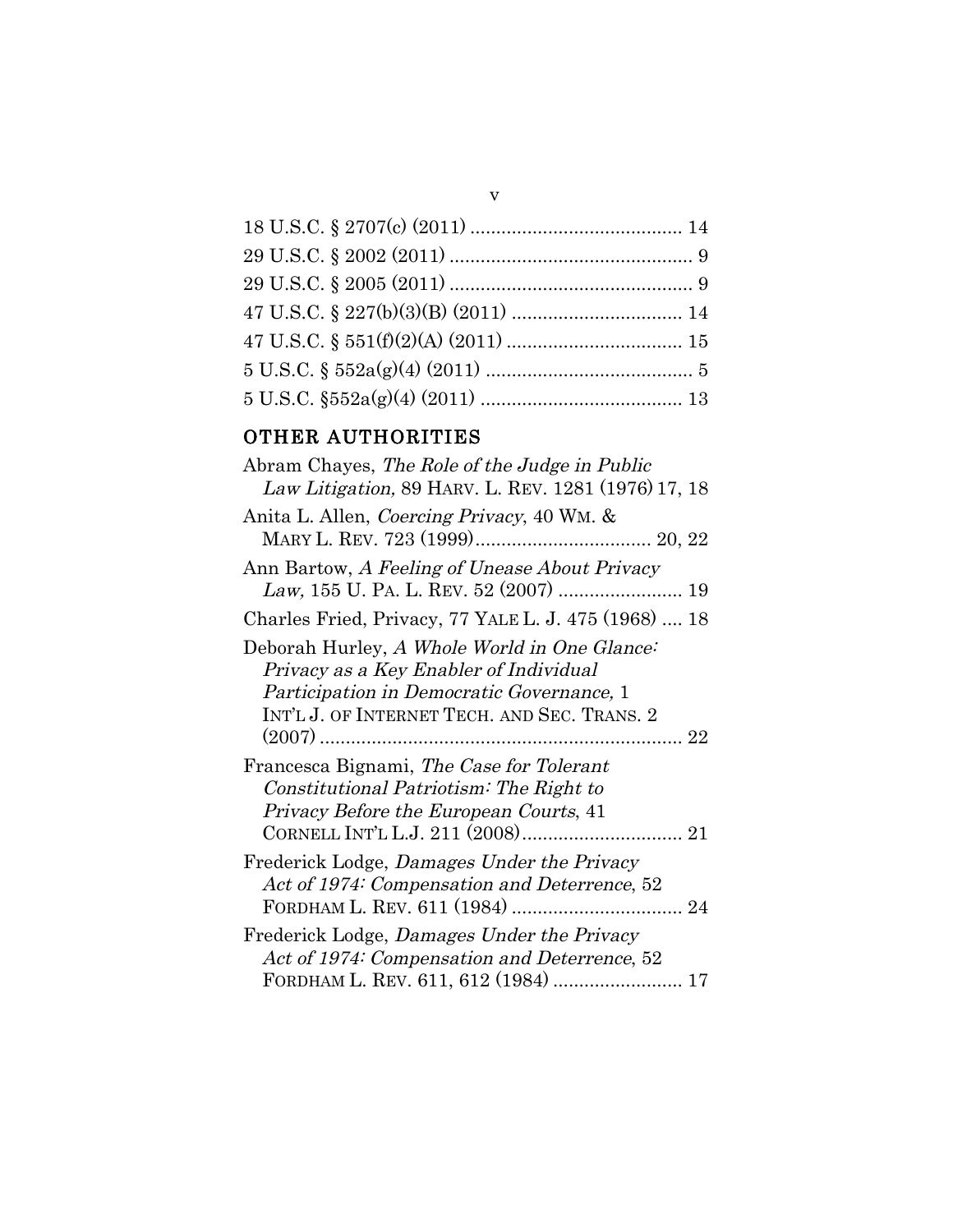| GARY T. MARX, MURKY CONCEPTUAL WATERS:<br>THE PUBLIC AND THE PRIVATE (2001)  22                                                                                                             |
|---------------------------------------------------------------------------------------------------------------------------------------------------------------------------------------------|
| HELEN NISSENBAUM, PRIVACY IN CONTEXT:<br>TECHNOLOGY, POLICY, AND THE INTEGRITY OF                                                                                                           |
| Jeffrey Rosen, The Purposes of Privacy: A<br>Response, 89 GEO. L.J. 2117 (2001)  20, 21                                                                                                     |
| Jerry Kang, <i>Info. Privacy in Cyberspace</i><br>Transactions, 50 STAN. L. REV. 1193 (1998) 19                                                                                             |
| Julie E. Cohen, Examined Lives: Informational<br>Privacy and the Subject as Object, 52 STAN. L.                                                                                             |
| R. Turn and W.H. Ware, <i>Privacy and Security</i><br>Issues in Information Systems, in ETHICAL<br><b>ISSUES IN THE USE OF COMPUTERS 133</b><br>(Deborah G. Johnson & John W. Snapper eds.) |
| Robert Gellman, Does Privacy Law Work? in<br>TECHNOLOGY AND PRIVACY: THE NEW<br>LANDSCAPE 193, 196 (Philip E. Agre & Marc                                                                   |
| Samuel Alito, The Boundaries of Privacy in                                                                                                                                                  |
| Samuel Warren & Louis Brandeis, The Right to<br><i>Privacy</i> , 4 HARV. L. REV. 193 (1890)  16, 17                                                                                         |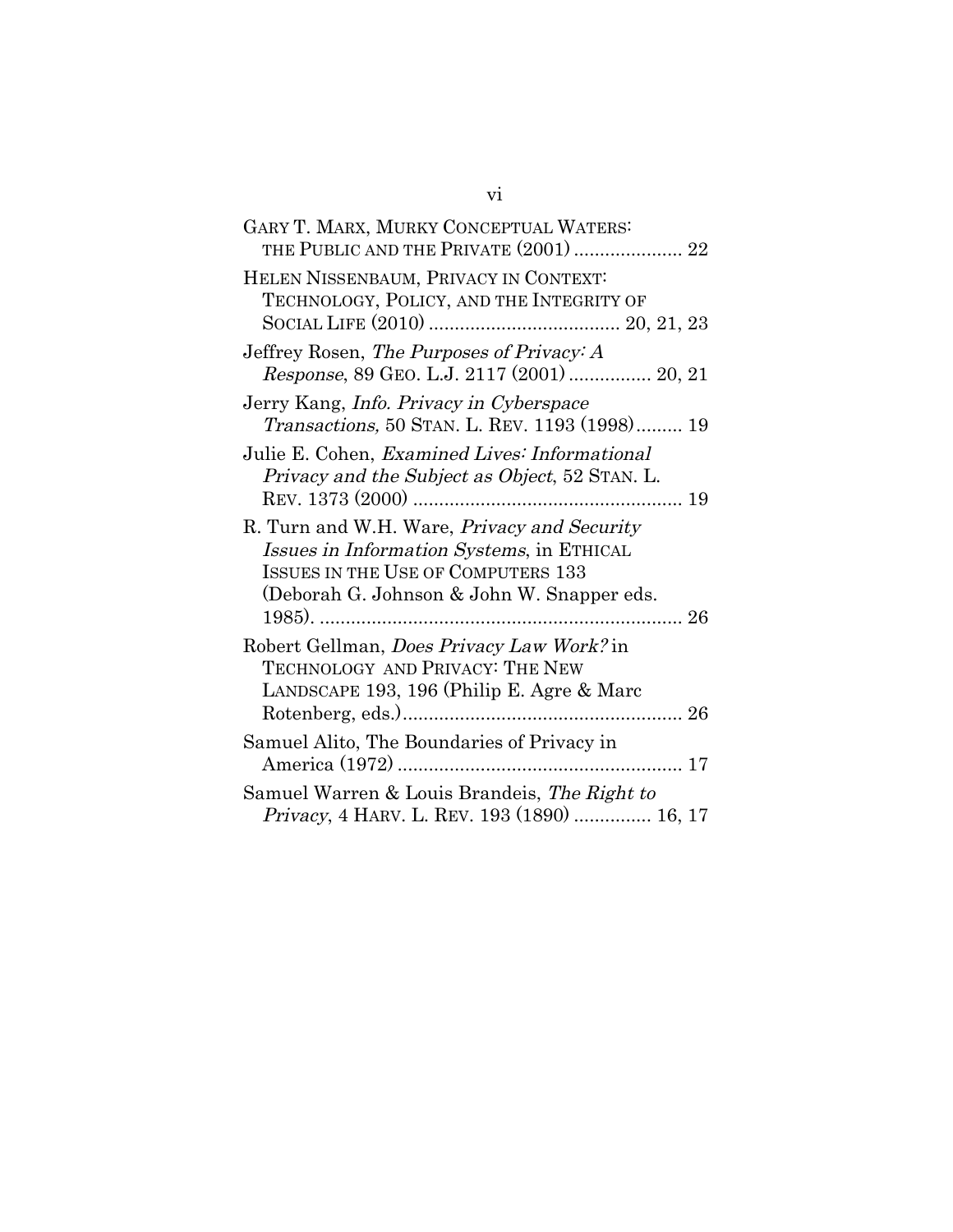#### INTEREST OF THE AMICI CURIAE

The Electronic Privacy Information Center (EPIC) is a public interest research center in Washington, D.C., which was established in 1994 to focus public attention on emerging civil liberties issues and to protect privacy, the First Amendment, and other Constitutional values.1 EPIC has participated as amicus curiae in several cases before this Court and other courts concerning the application of federal statutes that seek to protect privacy, including  $FCC$  v.  $AT&T$ , 131 S. Ct. 1177 (2011) (personal privacy exemptions in the Freedom of Information Act of 1966); Doe v. Chao, 540 U.S. 614 (2003) (Privacy Act of 1974); Department of Justice v. City of Chicago, 537 U.S. 1229 (2003) (personal privacy exemptions in the Freedom of Information Act of 1966); Reno v. Condon, 528 U.S. 141 (2000) (Drivers Privacy Protection Act of 1994); Chicago Tribune v. University of Illinois, No. 10- 0568, 2011 WL 982531 (N.D. Ill. Mar. 7, 2011), appeal docketed, No. 11-2066 (7th Cir. Apr. 1, 2011) (Family Educational Rights and Privacy Act of 1974);

 $\overline{a}$ 

<sup>1</sup> Letters of Consent to the filing of this brief have been lodged with the Clerk of the Court pursuant to Rule 37.3. Amicus lodged with the Court Petitioners' and Respondent's letters of consent contemporaneous with the filing of this brief. In accordance with Rule 37.6, the undersigned states that no monetary contributions were made for the preparation or submission of this brief, and this brief was not authored, in whole or in part, by counsel for a party. EPIC Fellows Khaliah Barnes and Alan Butler contributed to the preparation of this brief.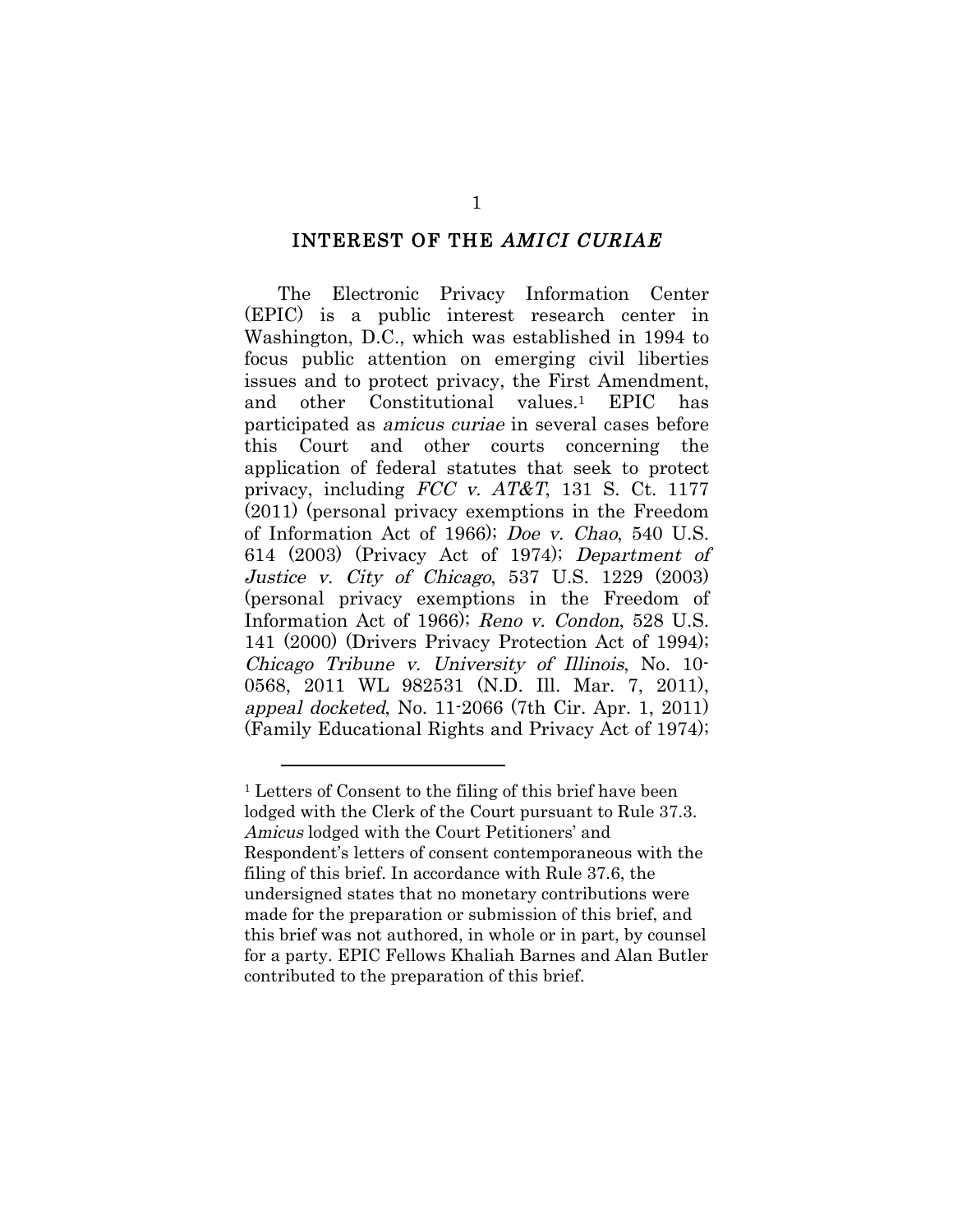United States v. Councilman, 385 F.3d 793 (1st Cir. 2004) (Electronic Communications Privacy Act of 1986); and Harris v. Blockbuster Inc., 622 F. Supp. 2d 396 (N.D. Tex. 2009), appeal docketed, No. 09- 10420 (5th Cir. Apr. 29, 2009) (Video Privacy Protection Act of 1988).

EPIC's Advisory Board includes leading scholars and technical experts concerned about the protection of privacy in the modern era.

EPIC routinely urges effective enforcement of privacy laws in the United States. Effective enforcement of privacy laws, such as the Privacy Act of 1974, requires full compensation for the broad range of harms associated with privacy violations. Because the general structure of privacy law and the specific text of the Privacy Act, and relevant legislative history, show that this is precisely what Congress intended, the Court should hold that actual damages include non-pecuniary harms arising from Privacy Act violations.

The Ninth Circuit Court's determination that the Privacy Act does not distinguish between pecuniary and non-pecuniary harms reflects the intent of Congress in the enactment of the privacy law.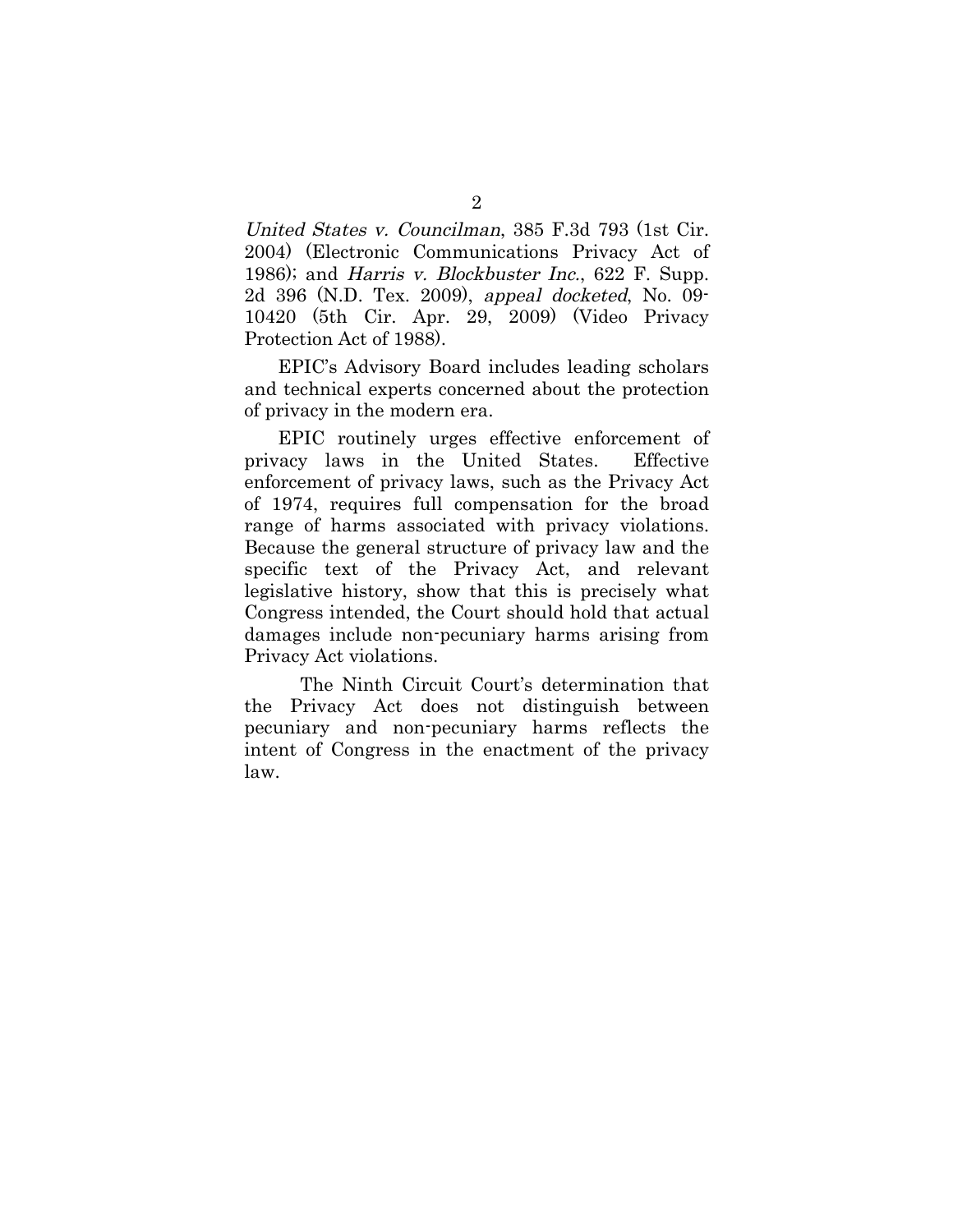#### SUMMARY OF THE ARGUMENT

At issue in this case is whether a plaintiff, whose sensitive medical information was willfully disclosed by a federal agency in violation of the Privacy Act of 1974, may recover damages for his mental and emotional distress.

The agency claims that mental and emotional distress do not constitute "actual damages" under the Act. However, mental and emotional damages are just the sort of harms for which privacy laws routinely provide compensation. And the Privacy Act's legislative history makes clear that Congress intended to include mental and emotional distress as one component of "actual damages."

Moreover, in establishing the obligations for the protection of personal information that are placed on federal agencies that collect and use personal information, Congress did not intend to allow agencies to sidestep statutory requirements by pointing to the non-pecuiniary character of harm suffered as a result of their own willful acts. Such an interpretation of the damages provision set out in the Act would undermine the statutory structure and lead agencies to be less careful in the protection of personal information within their control.

The civil remedy provision in the Privacy Act, like similar provisions in numerous privacy statutes, provides for the recovery of actual damages and includes a liquidated damages provision precisely because of the difficulty of measuring harm in privacy cases. Lawmakers have long incorporated such stipulated damages provisions in privacy statutes to ensure effective enforcement and to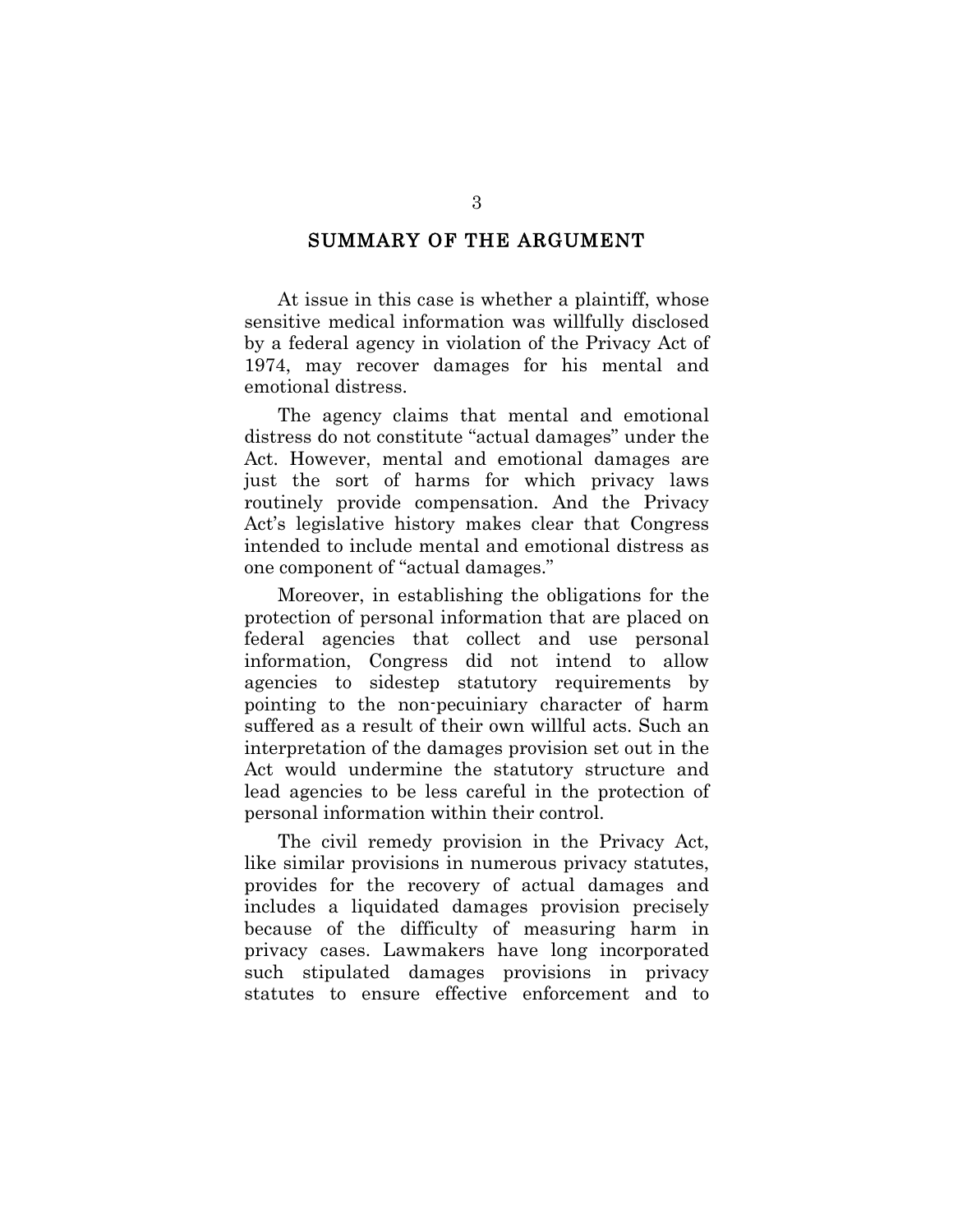safeguard personal information. Privacy laws routinely provide for recovery when a party demonstrates mental or emotional distress caused by a privacy violation, and more broadly when an agency has failed to uphold its obligations to protect the personal data within its care. Providing broad remedies is particularly important in privacy cases, where scholars and the courts have long recognized the difficulty in demonstrating pecuniary damages.

The legislative history of the Privacy Act, as well as a significant government report that provided the basis for the Act, make clear Congress's intent to provide meaningful remedies for violations of individuals' privacy rights and to ensure that federal agencies could not skirt their obligations to safeguard the personal information that they collect. Congress explicitly recognized the particular risks to privacy that could result from unlawful disclosures and thus included damages provisions that would enable the public to enforce the legal protections against wrongful disclosure. Congress intended "actual damages" to embrace the broad range of harms caused by privacy violations in order to deter and compensate for the unlawful disclosure of personal information.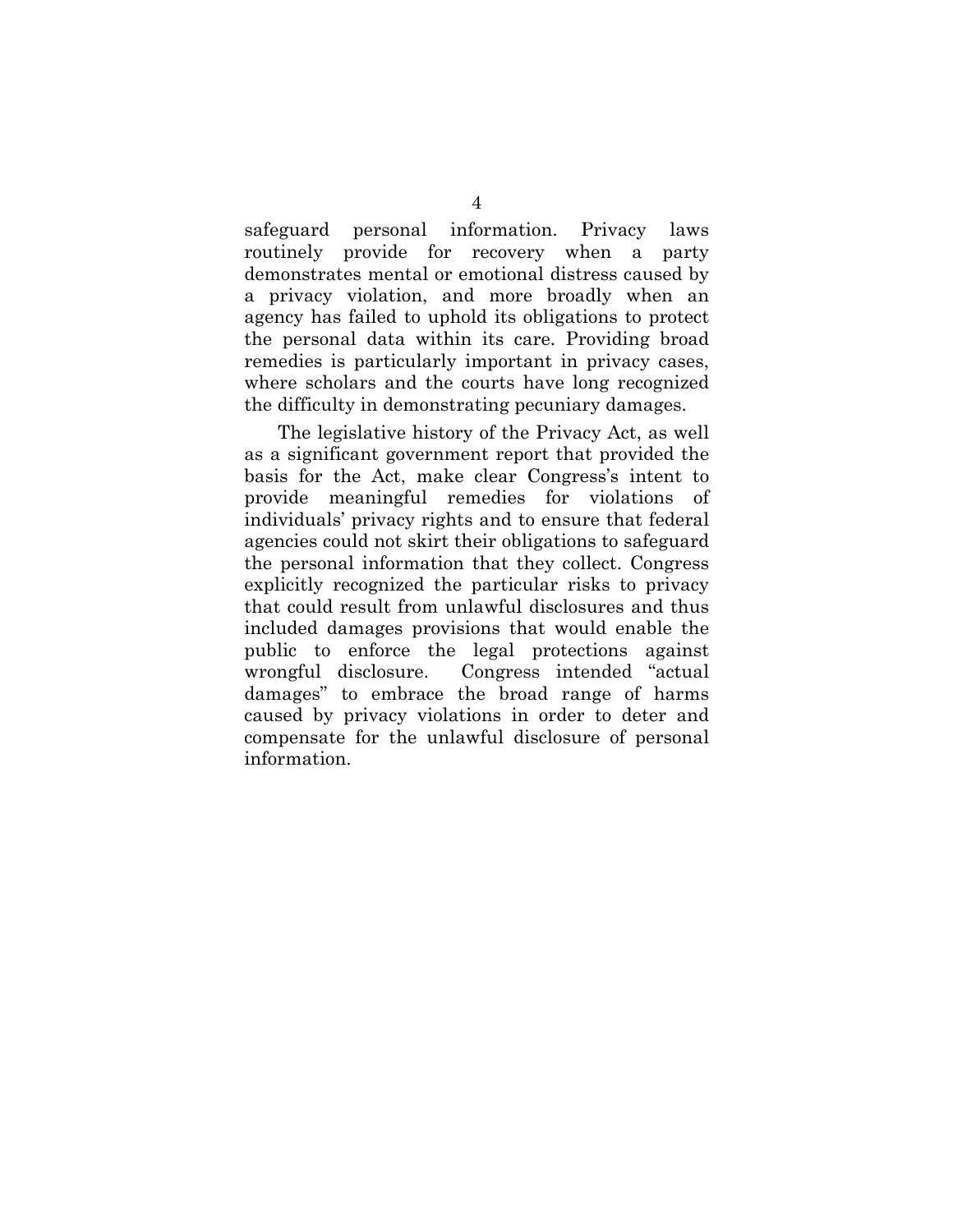#### ARGUMENT

I. Privacy Laws Routinely Provide for Recovery of a Broad Range of Damages, Including Mental And Emotional Distress

## A. Privacy Laws Routinely Provide Compensation for Mental and Emotional Distress as a Component of Actual Damages

Privacy laws seek to impose obligations on those entities, public and private, that collect and use personal information and to create rights for individuals whose personal information is held by others. For example, the Privacy Act requires federal agencies to ensure accuracy, provide security and limit the use of the information to the purposes for which it was collected. Individuals are given the statutory right to inspect and correct information about them that is held by the agency. These provisions promote government transparency and accountability. They typify the foundational principles that animate much of privacy law in the United States – data collectors have legal obligations, and individuals have rights concerning their personal information.

When provided in privacy statutes, damages provisions do not simply provide compensation for harm suffered; they also aim to ensure compliance with statutory obligations by entities that collect and use personal data. To further that objective, the Privacy Act provides for recovery of "actual damages sustained by the individual as a result of the refusal or failure," by a federal agency to uphold its obligations under the Act. 5 U.S.C.  $\S$  552a(g)(4)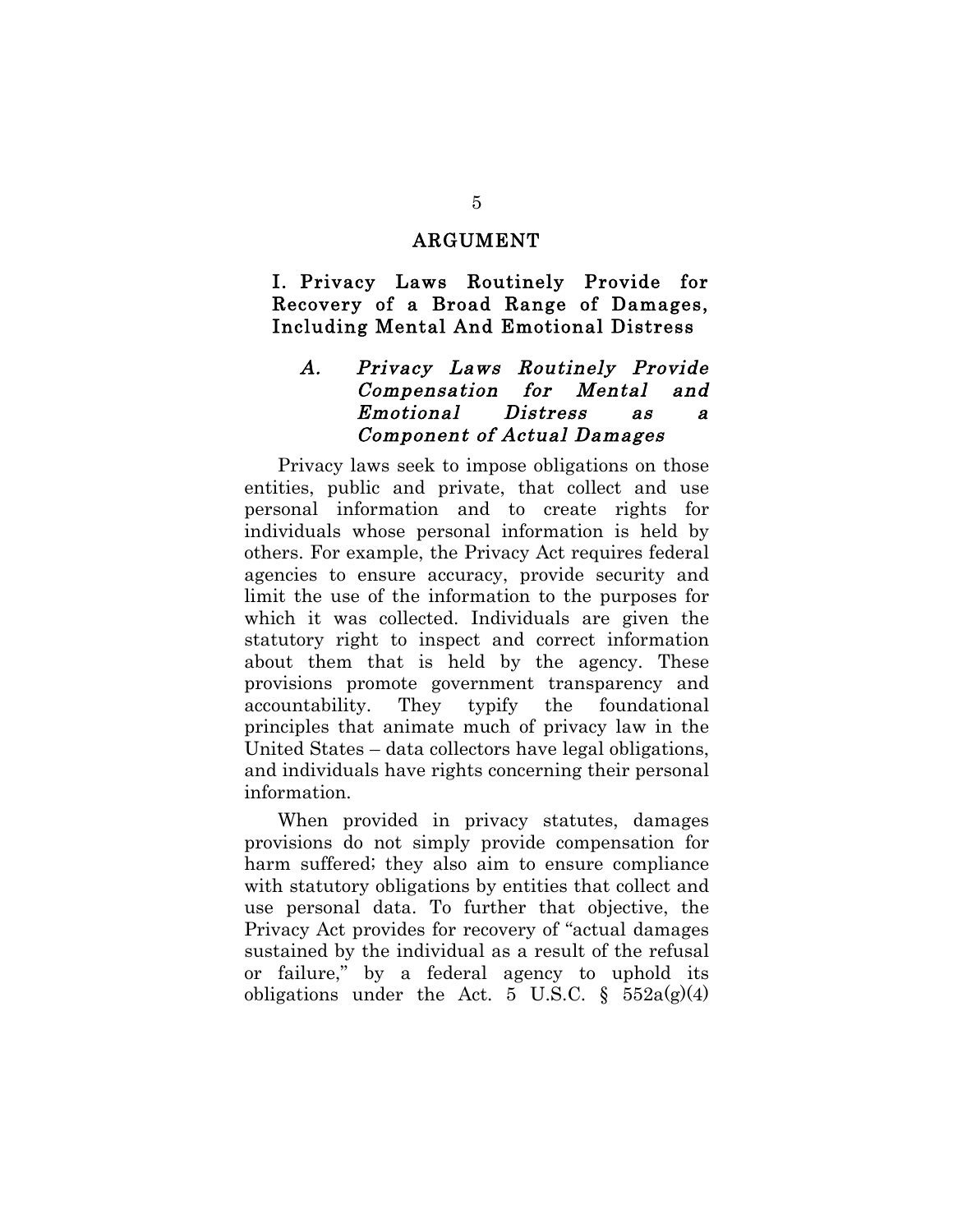(2011). Those actual damages include harms suffered as a result of the privacy violation, which includes mental and emotional damages. When privacy laws provide for recovery of "actual damages," courts routinely award compensation for mental and emotional distress. These harms go to the core of what privacy statutes aim to protect – the nonpecuniary impacts of privacy violations.

Many different statutes protect the privacy of personal information. These statutes provide various civil remedies for privacy violations, including recovery for mental and emotional distress. Common law tort and constitutional remedies for privacy violations also allow recovery for mental and emotional distress. Many privacy statutes contain damage provisions similar to the Privacy Act, and courts routinely interpret these provisions as including mental and emotional distress. The Restatement (Second) of Torts also includes mental and emotional distress in its provision on damages for privacy violations. Courts have embraced the Restatement and regularly grant recovery of mental and emotional damages in privacy cases.

The Fair Credit Reporting Act ("FCRA") sets guidelines for consumer reporting agencies that collect and sell access to data about individuals' creditworthiness. 15 U.S.C. § 1681b (2011). The FCRA permits recovery of damages for mental and emotional distress caused by violations of the Act. In Cortez v. Trans Union, LLC the Third Circuit held:

> In allowing suits for damages, Congress certainly intended to allow compensation for the very kind of harm that the FCRA was intended to prevent. This is not legislation mandating a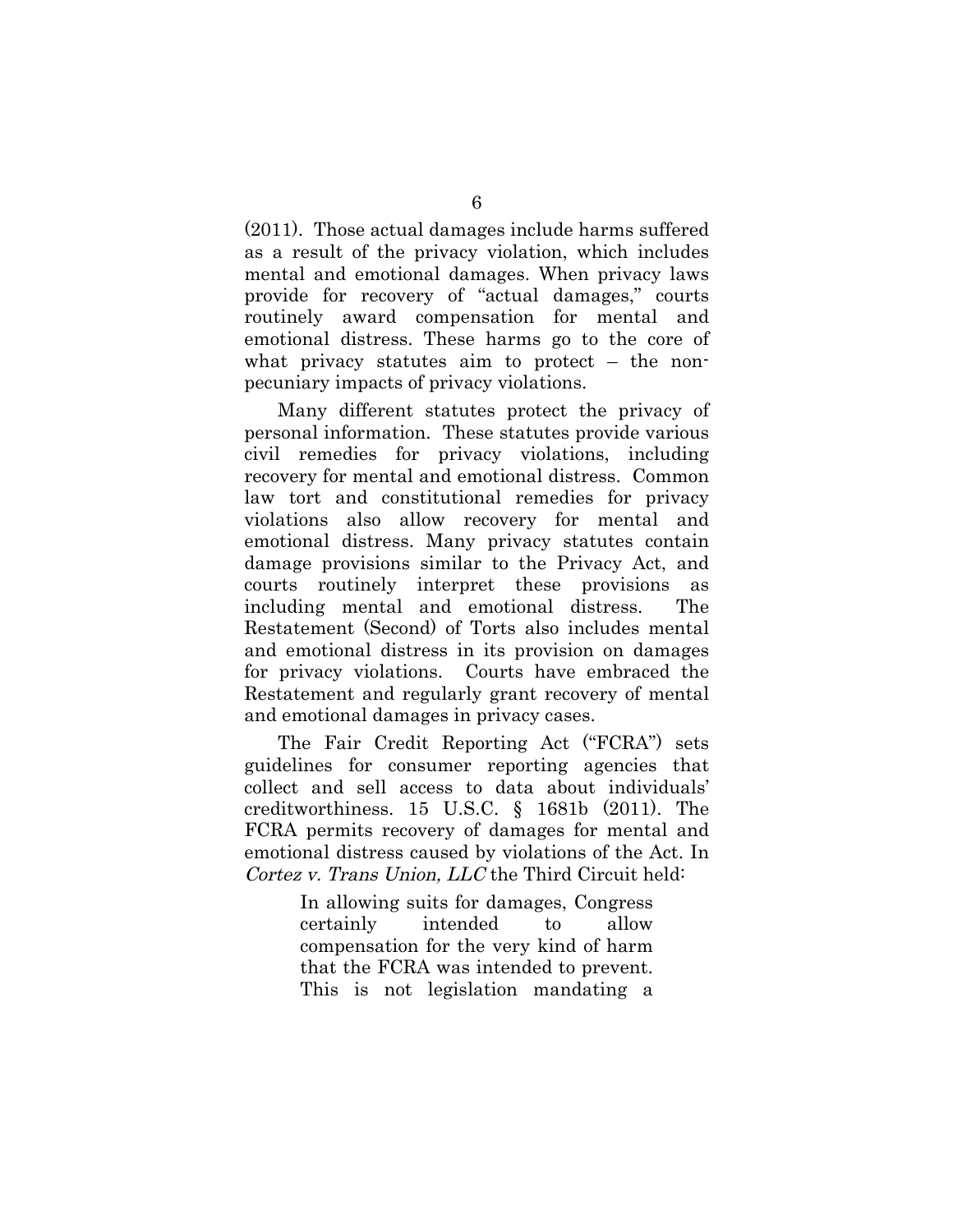safety standard to prevent physical injury. It is legislation designed to facilitate banking and the extension of credit while protecting consumers from the kind of injury that will almost certainly result when erroneous information is inserted into a credit report. Thus, damages for violations of the FCRA allow recovery for humiliation and embarrassment or mental distress even if the plaintiff has suffered no outof-pocket losses.

Cortez v. Trans Union, LLC, 617 F.3d 688, 719 (3d Cir. 2010); see also Bryant v. TRW, 689 F.2d 72, 77 (6th Cir. 1982).

The Fair Debt Collection Practices Act ("FDCPA") protects the privacy of alleged debtors by limiting communications made by debt collectors. 15 U.S.C. § 1692C (2011). The FDCPA imposes civil liability on "any debt collector who fails to comply" with its provisions, including "any actual damages sustained." 15 U.S.C. § 1692C(a) (2011). Mental and emotional distress are compensable damages under the FDCPA's "actual damages" provision. For example, individuals' stress resulting from false threats of suit has been recognized as a compensable injury in private suits under the FDCPA. E.g., United States v. Nat'l Fin. Services, 98 F.3d 131, 140 (4th Cir. 1996); Carrigan v. Central Adjustment Bureau, 502 F.Supp. 468 (N.D. Ga. 1980); Nelson v. Equifax Info. Services, 522 F. Supp. 2d 1222, 1235 (C.D. Cal. 2007); McGrady v. Nissan Motor Acceptance, 40 F. Supp. 2d 1323, 1338 (M.D. Ala. 1998).

The federal wiretap act, as amended by the Electronic Communications Privacy Act of 1986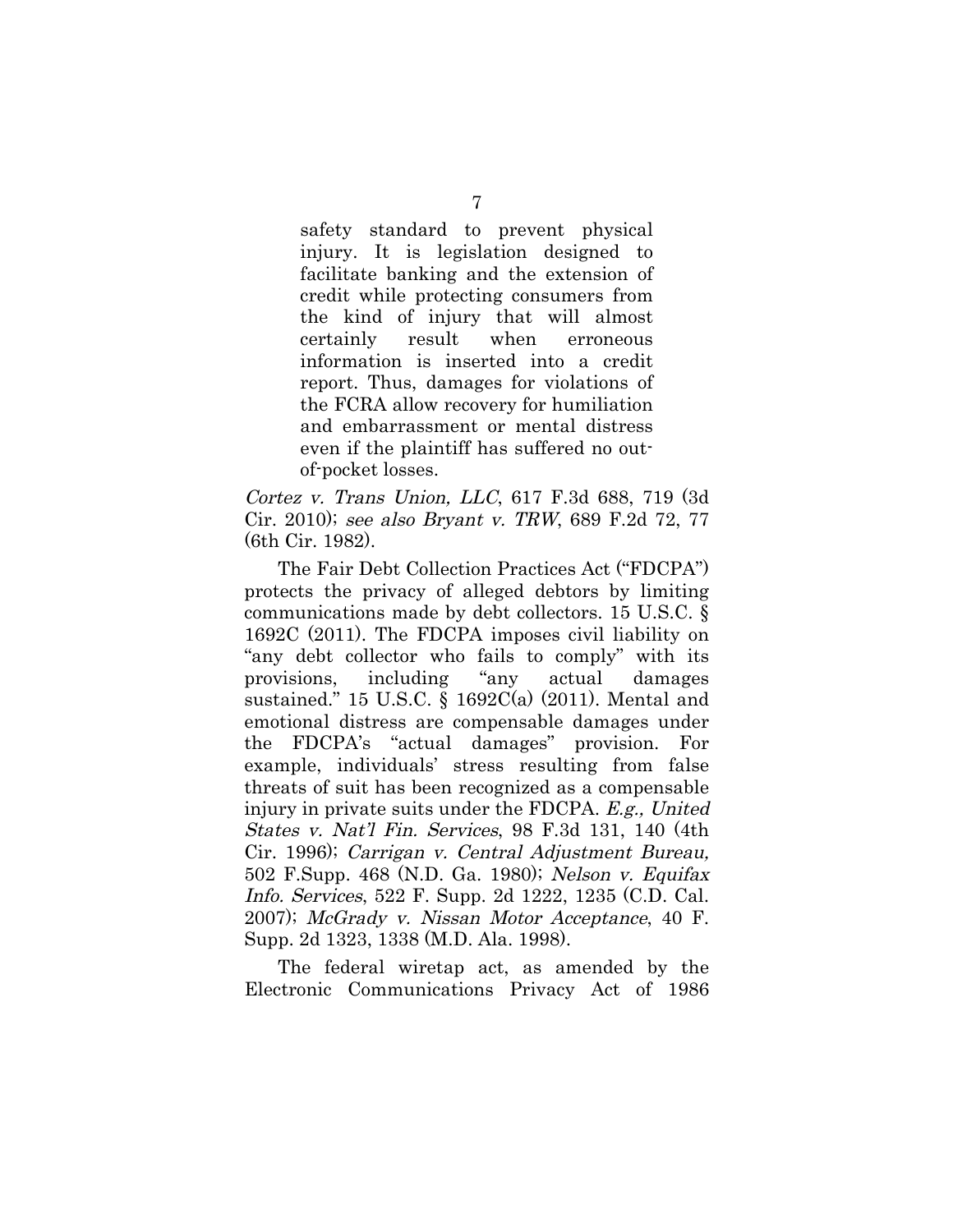("ECPA"), prohibits the interception and disclosure of wire, oral, and electronic communications. 18 U.S.C. § 2511 (2011). The Act provides statutory damages for violations of the Act. 18 U.S.C.  $\S 2520(c)(1)(A); 18$ U.S.C. § 2520(c)(1)(B); 18 U.S.C. § 2520(c)(2)(B); 18 U.S.C. § 2707(c). The United States Court of Appeals for the D.C. Circuit interpreted an earlier version of ECPA to permit collection of damages for mental and emotional distress. Halperin v. Kissinger, 606 F.2d 1192, 1207-08 (D.C. Cir. 1979) aff'd in part, cert. dismissed in part, 452 U.S. 713, 101 S. Ct. 3132, 69 L. Ed. 2d 367 (1981) (holding that violations of the federal wiretap act that cause emotional distress and mental anguish entitle plaintiffs to recovery).

The Equal Credit Opportunity Act ("ECOA") bars creditors from discriminating against applicants on the basis of color, race, sex, national original, marital status, age, or the fact that an applicant's income derives from a public assistance program. 15 U.S.C. § 1691 (2011). The ECOA provides for statutory damages sustained as a violation of the Act. Courts consistently interpret the Act's statutory damages provision to be triggered by mental and emotional distress. E.g. Fischl v. Gen. Motors Acceptance, 708 F.2d 143, 148 (5th Cir. 1983); Anderson v. United Finance, 666 F.2d 1274 (9th Cir. 1982); Smith v. Anchor Building, 536 F.2d 231, 236 (8th Cir. 1976); Williams v. Matthews, 499 F.2d 819, 829 (8th Cir. 1974), cert. denied 419 U.S. 1021, 1027, 95 S.Ct. 495, 42 L.Ed.2d 294; Jeanty v. McKey & Poague, 496 F.2d 1119, 1121 (7th Cir. 1974); Seaton v. Sky Realty, 491 F.2d 634, 636 (7th Cir. 1974); Steele v. Title Realty, 478 F.2d 380, 384 (10th Cir. 1973).

The Employee Polygraph Protection Act ("EPPA") prohibits employers from discharging, disciplining, or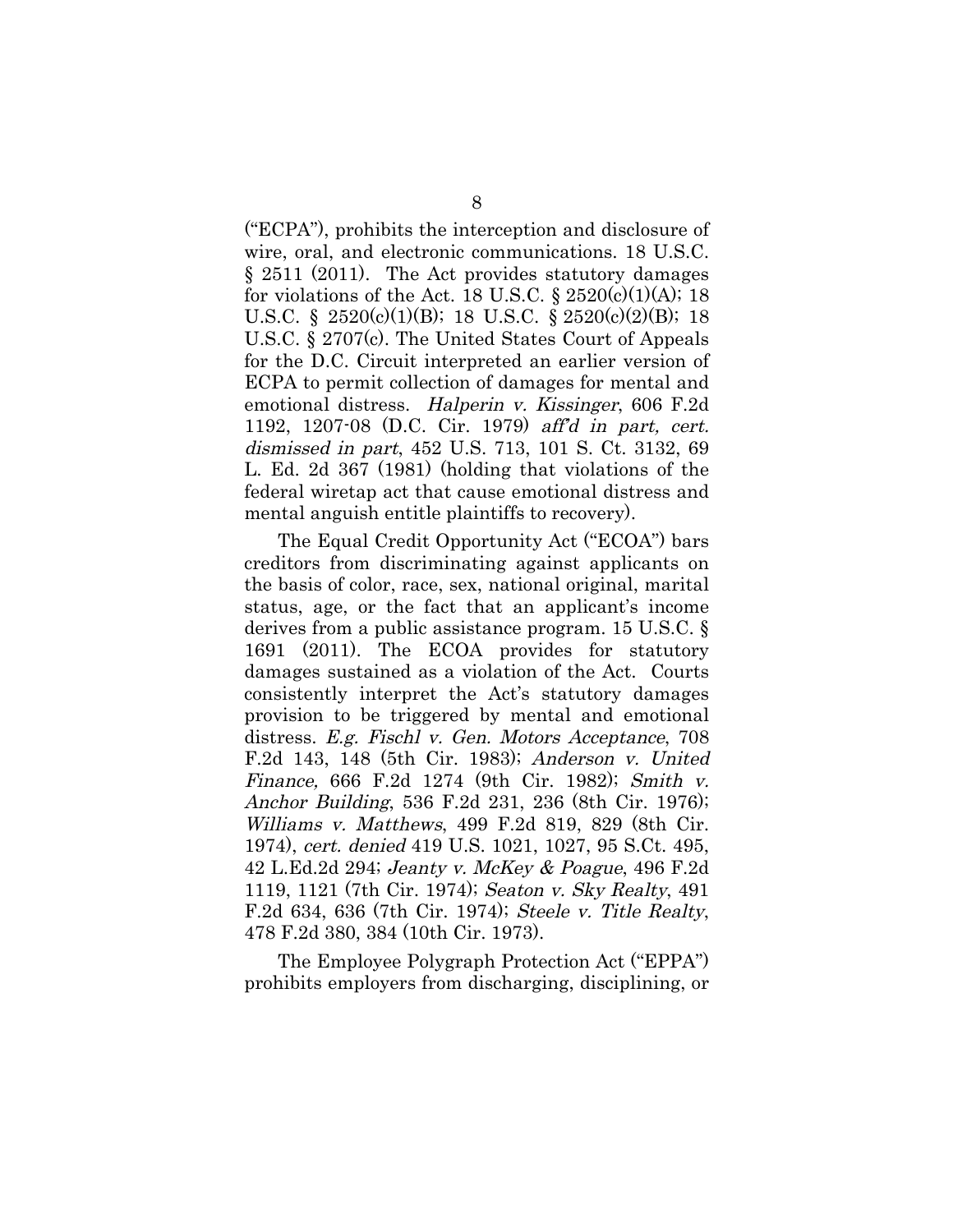discriminating against employees based upon lie detector test results. 29 U.S.C. § 2002 (2011). Employees may collect statutory damages for violations of the Act. 29 U.S.C. § 2005 (2011). Courts routinely award statutory damages for EPPA violations that cause mental and emotional distress. E.g. Dilworth v. LaSalle-Chicago 24-Hour Currency Exchange,, No. 02-7543, 2004 WL 524665 (N.D. Ill. March 12, 2004) (jury awarded plaintiff \$6,000); Albin v. Cosmetics Plus, N.Y., No. 97-2670, 2001 WL 15676 (S.D.N.Y. Jan. 5, 2001) (jury awarded plaintiff \$75,000 in lost wages and \$5,000 for emotional distress; court upheld award and granted plaintiff's request for prejudgment interest on the lost wages award, calculated at a 6% rate); Mennen v. Easter Stores, 951 F.Supp. 838 (N.D. Iowa 1997) (court awarded plaintiff \$18,225.35 in lost wages, \$4,098.22 in prejudgment interest on lost wages award, and \$15,000 for emotional distress); Jones v. Confidential Investigative Consultants, No. 92-1566, 1994 WL 127261 (N.D. Ill. April 12, 1994) (jury awarded plaintiff \$90,000; court declared judgment to be void because it was obtained in violation of Bankruptcy Code's automatic stay)." Lyles v. Flagship Resort, 371 F. Supp. 2d 597, 604-05 (D.N.J. 2005).

The Internal Revenue Code prohibits the disclosure of taxpayer return information under certain circumstances. 26 U.S.C. §6103 (2010). A taxpayer whose return is disclosed in violation of Section 6103 or Section 6104(c) can bring an action for civil damages. These damages include:

(1) the greater of--

(A) \$1,000 for each act of unauthorized inspection or disclosure of a return or return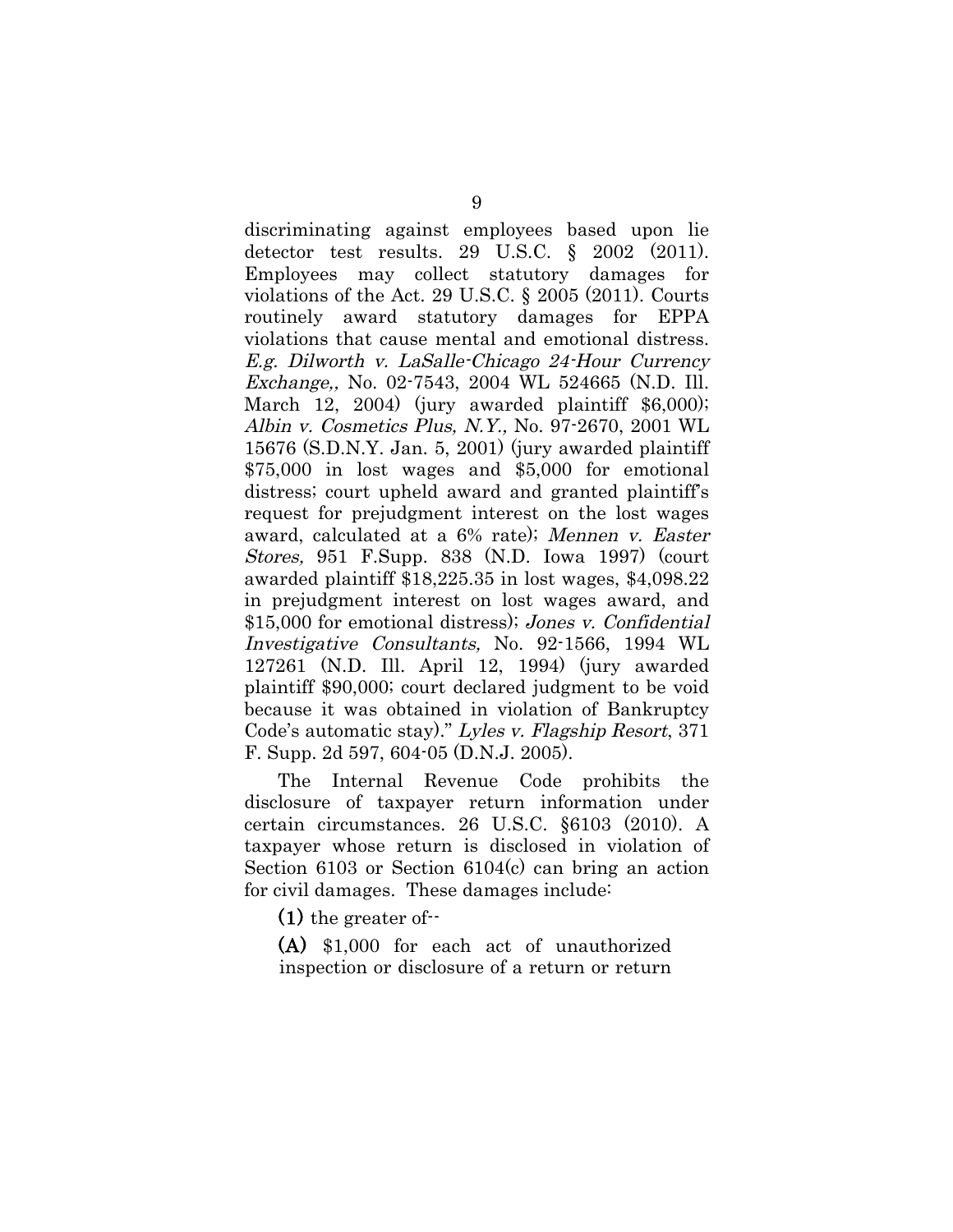information with respect to which such defendant is found liable, or

(B) the sum of--

(i) the actual damages sustained by the plaintiff as a result of such unauthorized inspection or disclosure, plus

(ii) in the case of a willful inspection or disclosure or an inspection or disclosure which is the result of gross negligence, punitive damages…

15 U.S.C. §7431 (2010). The "actual damages" described in this section include damages for mental and emotional distress, Hrubec v. Nat'l R.R. Passenger Corp., 829 F. Supp. 1502, 1506 (N.D. Ill. 1993) ("As with the right to privacy generally, when violated, the outstanding damage is mental and/or emotional distress."), even in cases against the United States. Ward v. United States, 973 F. Supp. 996 (D. Colo. 1997) (holding that taxpayer was entitled to damages for mental distress).

The Restatement (Second) of Torts makes clear that "[o]ne who invades the right of privacy of another is subject to liability for the resulting harm to the interests of the other." Restatement (Second) of Torts  $\S 652A(1)$  (1977). When a plaintiff's right of privacy has been invaded, the Restatement provides that they can recover for (1) "harm to [their] interest," (2) "mental distress … suffered," and (3) "special damage." Restatement (Second) of Torts §652H. Courts frequently award damages for mental and emotional distress in privacy tort cases. See, e.g., Braun v. Flynt, 726 F.2d 245, 250-51 (5th Cir. 1984) ("an invasion of privacy claim is founded on mental anguish, under Texas law"); Davis v. Creditors Interchange Receivable Mgmt., LLC, 585 F. Supp. 2d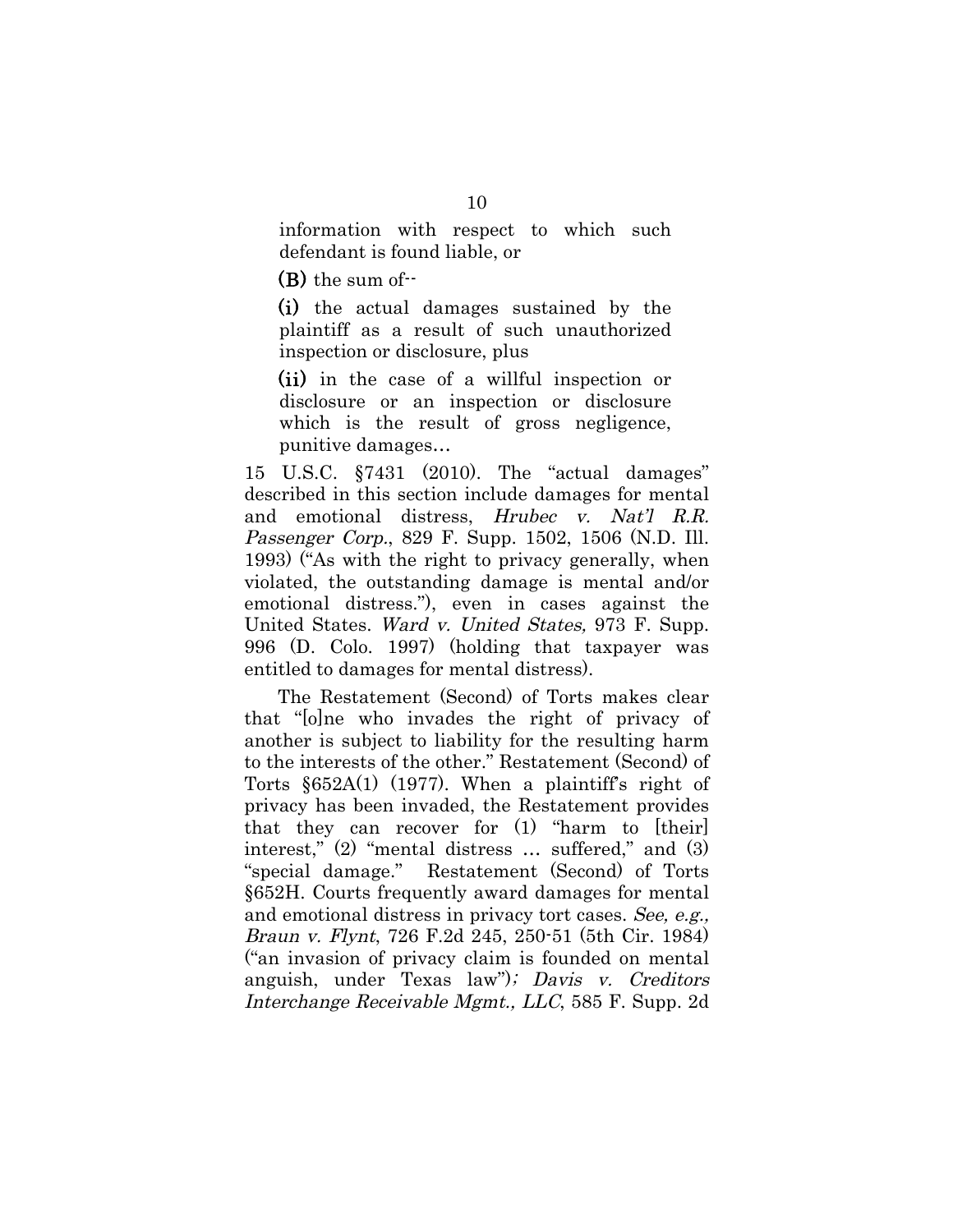968, 977 (N.D. Ohio 2008) ("The tort of invasion of privacy is designed to compensate the victim for mental suffering, shame, or humiliation.") (citation omitted); Staruski v. Continental Telephone Co. of Vermont, 154 Vt. 568, 574, 581 A.2d 266, 269 (Vt.1990) (damages for invasion of privacy are recoverable as stated in § 652H "even if the injury suffered is mental anguish alone."); Huskey v. Nat'l Broad. Co., Inc., 632 F. Supp. 1282, 1293 (N.D. Ill. 1986) ("By their very nature, contracts not to invade privacy are contracts whose breach may reasonably be expected to cause emotional disturbance."); LeCrone v. Ohio Bell Telephone Co., 120 Ohio App. 129, 131 (1963) (invasion of privacy protects "primarily a mental [interest] rather than an economic or pecuniary interest.").

Courts have held that mental and emotional distress damages are particularly important in privacy cases where a plaintiff's HIV status was revealed. Nolley v. County of Erie, 802 F. Supp. 898, 904-05 (W.D.N.Y. 1992) (granting damages to an inmate whose HIV status was revealed as a result of a county holding center policy: "Unwarranted release of this information is virtually certain to cause some injury, yet be the type of injury that is very difficult to prove. It is also likely to cause mental distress"). These damages compensate and deter disclosure of sensitive, reputation threatening, medical information in the much the same way as per se defamation cases. See Nolley, at 903 (citing The Right to Privacy, supra, at 219); Hamilton v. Lumbermen's Mut. Cas. Co., 82 So. 2d 61 (La. Ct.) App. 1955) (citing The Right to Privacy, supra, at 219).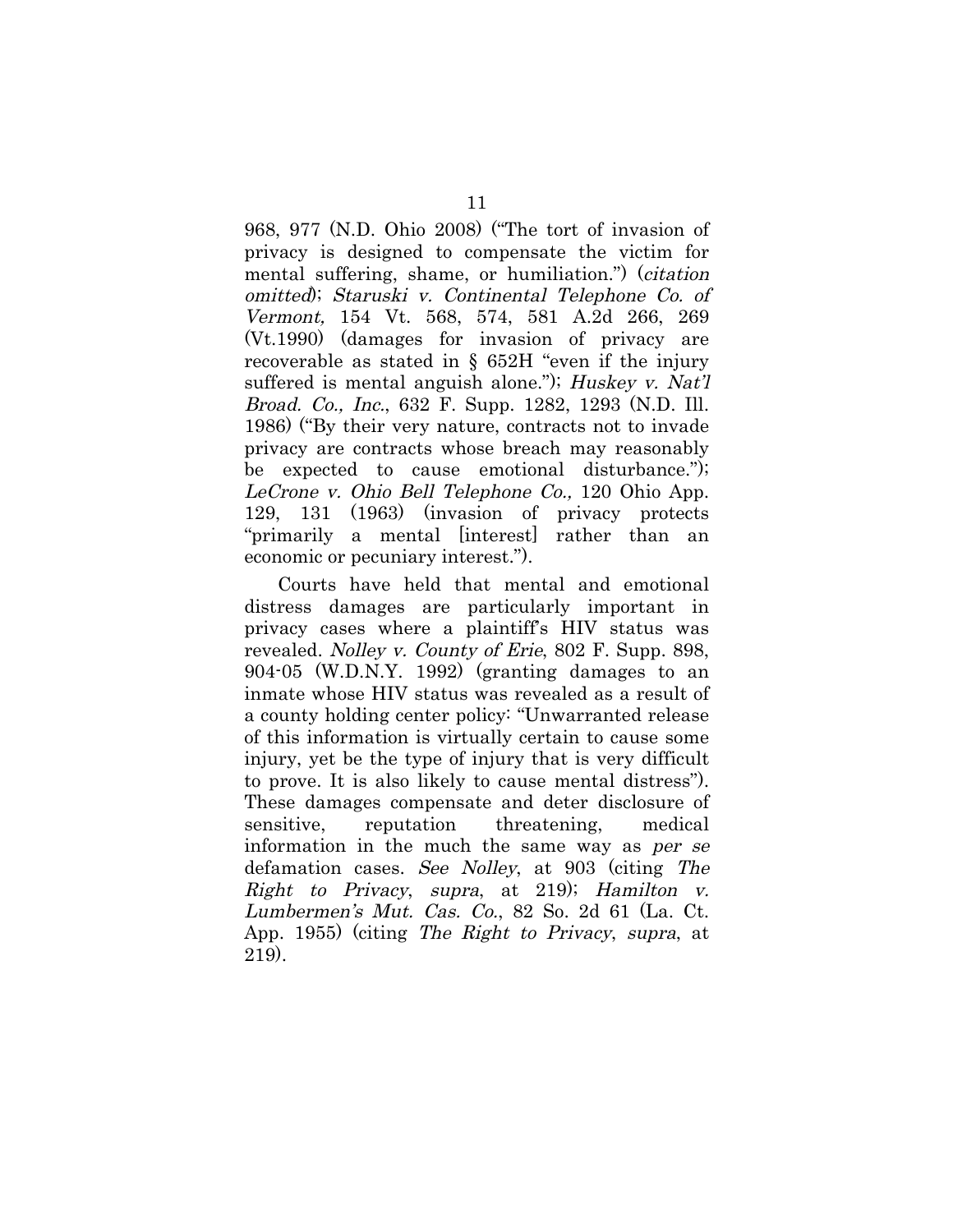# B. Privacy Laws Routinely Provide for Recovery of a Wide Range of Damages to Ensure that a Meaningful Remedy Is Available for the Wrongful Disclosure of Private Information

Privacy laws seek to impose a set of obligations on those entities, public and private, that collect and use personal information and to create rights for individuals whose personal information is held by others. In these statutory schemes, the damage provisions do not simply provide compensation for harm suffered; they ensure that the full range of obligations are upheld by entities that collect and use personal data. To further that objective, privacy statutes routinely provide for recovery of a wide range of damages, including liquidated damages. Liquidated damage provisions recognize the broad range of harms caused when a privacy right is violated and acknowledge the inherent difficulty in proving pecuniary harms when a privacy law is violated. Liquidated damages also offer a meaningful remedy when the actual harms suffered might be difficult to quantify, but are nonetheless serious. It is consistent with the use of these damage provisions in privacy laws to recognize both pecuniary and nonpecuniary harms.

Privacy laws contain liquidated damages provisions precisely because violations of an individual's privacy are uniquely difficult to quantify. A price cannot be placed on humiliation, mental suffering, or any other ills arising from violations of an individual's privacy. This Court has held "liquidated damages serve a particular useful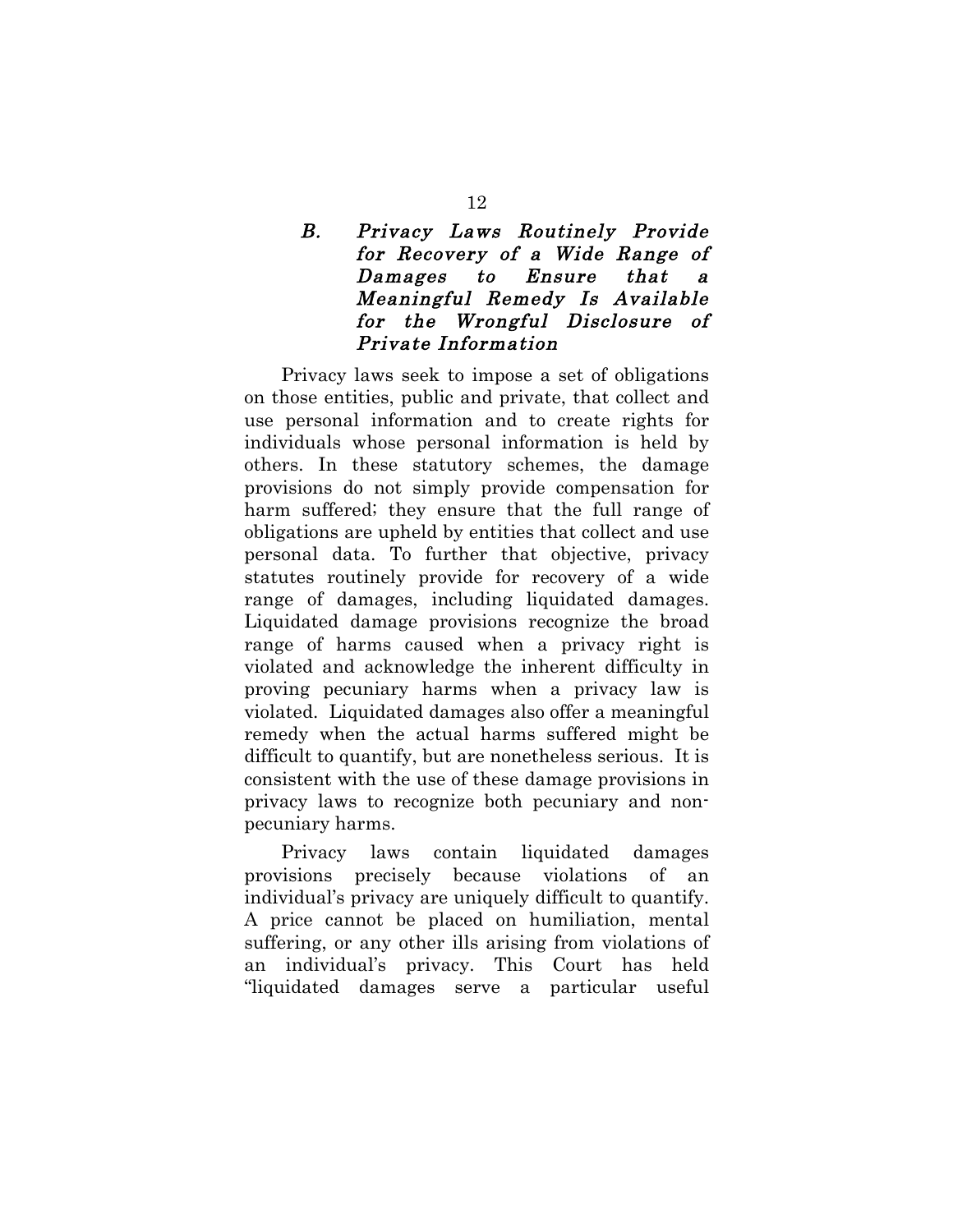function when damages are uncertain in nature or amount or are unmeasurable." Rex Trailer Co. v. United States, 350 U.S. 148, 153 (1956) (internal quotation and citation omitted). Damages arising from privacy violations are "quintessential example[s] of damages that are uncertain and possibly unmeasurable." Kehoe v. Fidelity Federal Bank & Trust, 421 F.3d 1209, 1213 (11th Cir. 2005).

The Privacy Act of 1974 provides for recovery of "actual damages sustained by the individual as a result of the refusal or failure," in addition to attorney's fees. 5 U.S.C. §  $552a(g)(4)$  (2011). The Stored Communications Act ("SCA") prohibits the unauthorized access to electronic communications services and provides for recovery of actual and liquidated damages "[in] the sum of the actual damages suffered by the plaintiff and any profits made by the violator as a result of the violation, but in no case shall a person entitled to recover receive less than the sum of  $$1,000."$  18 U.S.C.  $§$  2707(c) (2011).

The Electronic Communications Privacy Act of 1986 ("ECPA"), an omnibus communications privacy law, which sets out a broad range of obligations for companies that collect and use personal information for the provision of communications services also contains numerous provisions establishing liquidated damages. For example, the Act bars illegal interception of electronic communications and states "if the person who engaged in that conduct has not previously been enjoined under section 2511(5) and has not been found liable in a prior civil action under this section, the court shall assess the greater of the sum of actual damages suffered by the plaintiff, or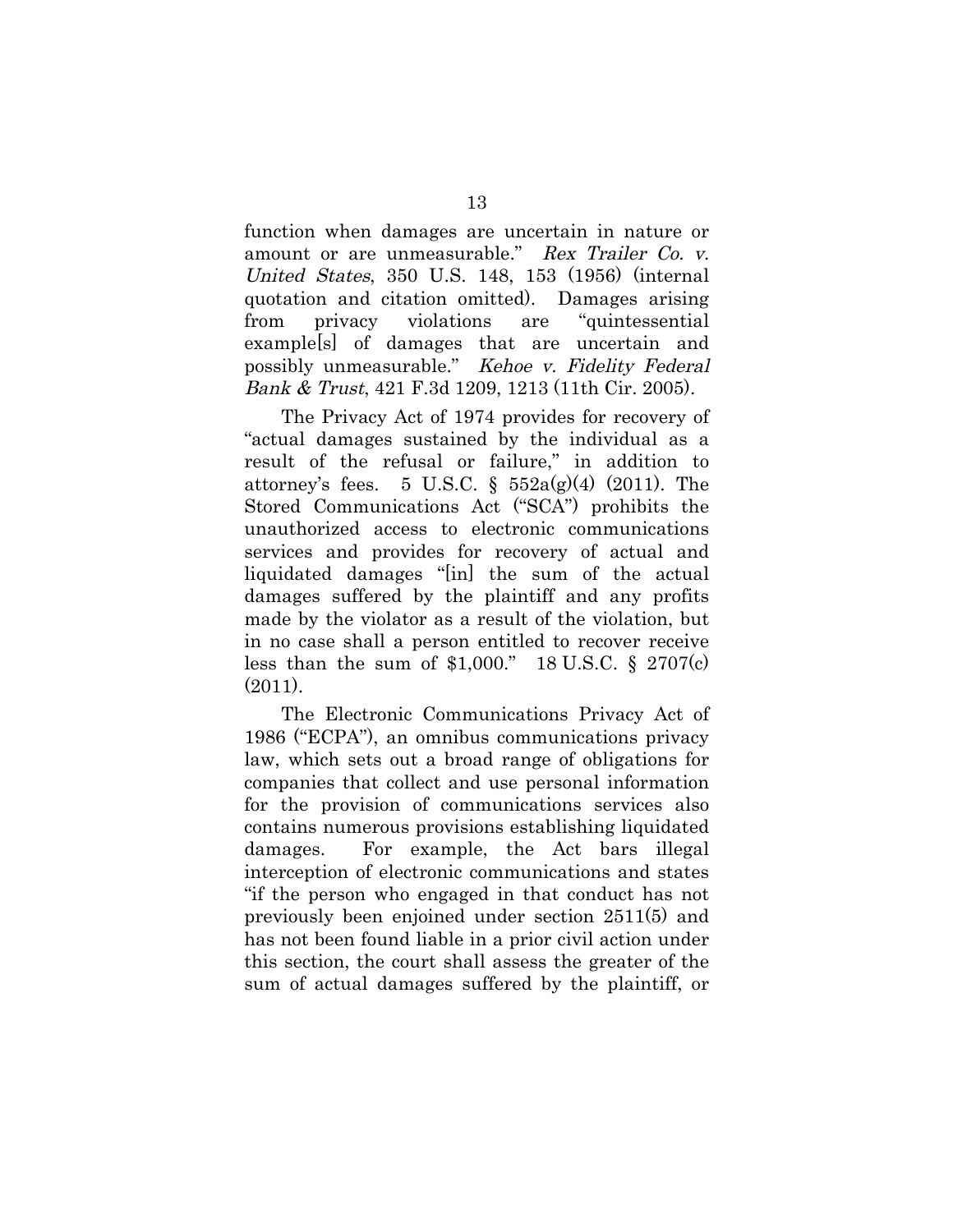statutory damages of not less than \$50 and no more than \$500." 18 U.S.C. § 2520(c)(1)(A) (2011). Another ECPA section provides for statutory damages of no less than \$100 and no more than \$1,000 to victims who have had their privacy violated under ECPA on previous occasions. 18 U.S.C.  $\S 2520(c)(1)(B)$  (2011). For more than two violations of ECPA, the penalties are as follows:

> [I]n any other action under this section, the court may assess as damages whichever is the greater of (A) the sum of the actual damages suffered by the plaintiff and any profits made by the violator as a result of the violation; or (B) statutory damages of whichever is the greater of \$100 a day for each day of violation or \$10,000.

18 U.S.C. § 2520(c)(2)(B) (2011). ECPA bars unlawful access to stored communications. The Act provides for recovery of a plaintiff's actual damages and disgorgement of profits from a violator, "but in no case shall a person entitled to recover receive less than the sum of \$1,000." 18 U.S.C. § 2707(c) (2011).

 Both the Drivers Privacy Protection Act ("DPPA") and the Video Privacy Protection Act ("VPPA") provide for court awards of "actual damages, but not less than liquidated damages in the amount of \$2,500." 18 U.S.C. § 2724 (b)(1)(a) (2011); 18 U.S.C. §2710 (c)(2)(A) (2011). The Telephone Consumer Protection Act ("TCPA") provides for liquidated damages. 47 U.S.C. § 227(b)(3)(B) (2011). The Act protects individuals from receiving repeated telemarketing calls, and individuals are entitled "to recover for actual monetary loss from such a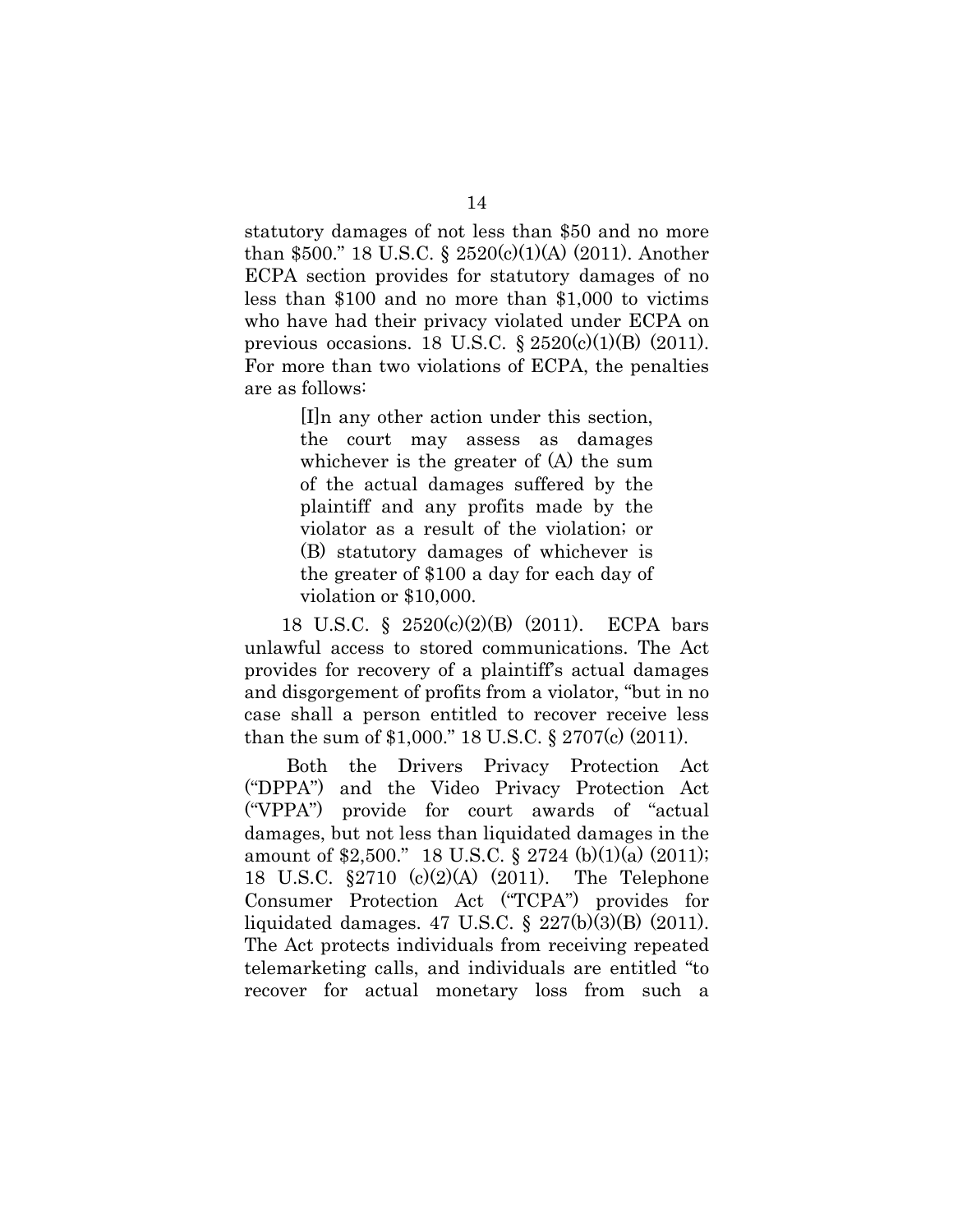violation, or to receive up to \$500 in damages for each such violation, whichever is greater." Id.

The Cable Communications Policy Act ("CPPA"), protects the privacy of cable televisions subscribers and provides for liquidated damages. 47 U.S.C. §  $551(f)(2)(A)$  (2011). The Act provides for "actual damages but not less than liquidated damages computed at the rate of \$100 a day for each day of violation or \$1,000, whichever is higher." Id. The Right to Financial Privacy Act of 1974 ("RFPA"), which was enacted the same year as the Privacy Act of 1974, permits plaintiffs to recover \$100 per RFPA violation to ensure enforcement of the obligations contained in the Act. 12 U.S.C.  $\S$  3417 (a)(1) (2011). The Fair Credit Reporting Act ("FCRA") provides for the recovery of statutory damages.

Non-pecuniary harms resulting from privacy violations typically entitle victims to recover actual and liquidated damages. The Privacy Act's provision of actual damages is consistent with lawmakers' routine practice of providing broad remedies for privacy violations.

## II. There is a Consensus Amongst Legal Experts that Privacy Laws Should Deter Violations of Privacy Interests by Recognizing a Broad Range of Privacy Harms

The Privacy Act of 1974, 5 U.S.C. § 552a (2010), and other privacy laws seek to protect individuals from suffering violations of privacy rights. These laws typically provide civil remedies to ensure private enforcement of privacy violations by the government or other third parties. The cornerstone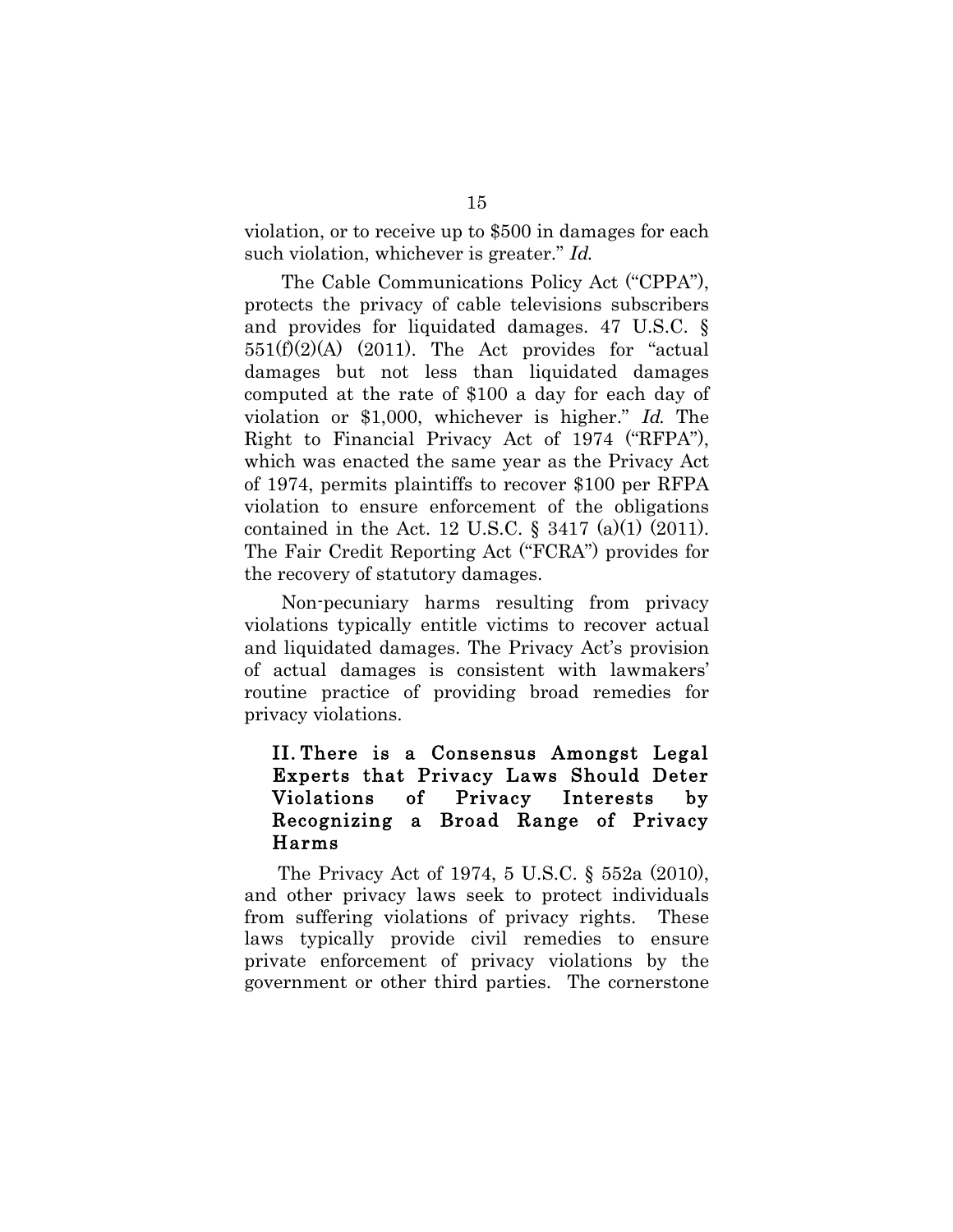of the modern understanding of "privacy" in American law is the 1890 article by Samuel D. Warren and Louis D. Brandeis. The article begins:

> That the individual shall have full protection in person and in property is a principle as old as the common law; but it has been found necessary from time to time to define anew the exact nature and extent of such protection.

Samuel Warren & Louis Brandeis, The Right to Privacy, 4 HARV. L. REV. 193, 193 (1890). Warren and Brandies make clear that mental and emotional distress are just as real, and compensation for the distress just as necessary, as any economic or bodily injury:

> The intensity and complexity of life, attendant upon advancing civilization, have rendered necessary some retreat from the world, and man, under the refining influence of culture, has become more sensitive to publicity, so that solitude and privacy have become more essential to the individual; but modern enterprise and invention have, through invasions upon his privacy, subjected him to mental pain and distress, far greater than could be inflicted by mere bodily injury.

Id. at 219.

As one of the current Justices once wrote:

The traditional western conception of man has laid great emphasis on the worth of the individual; if this image is to be retained, if we are not to move beyond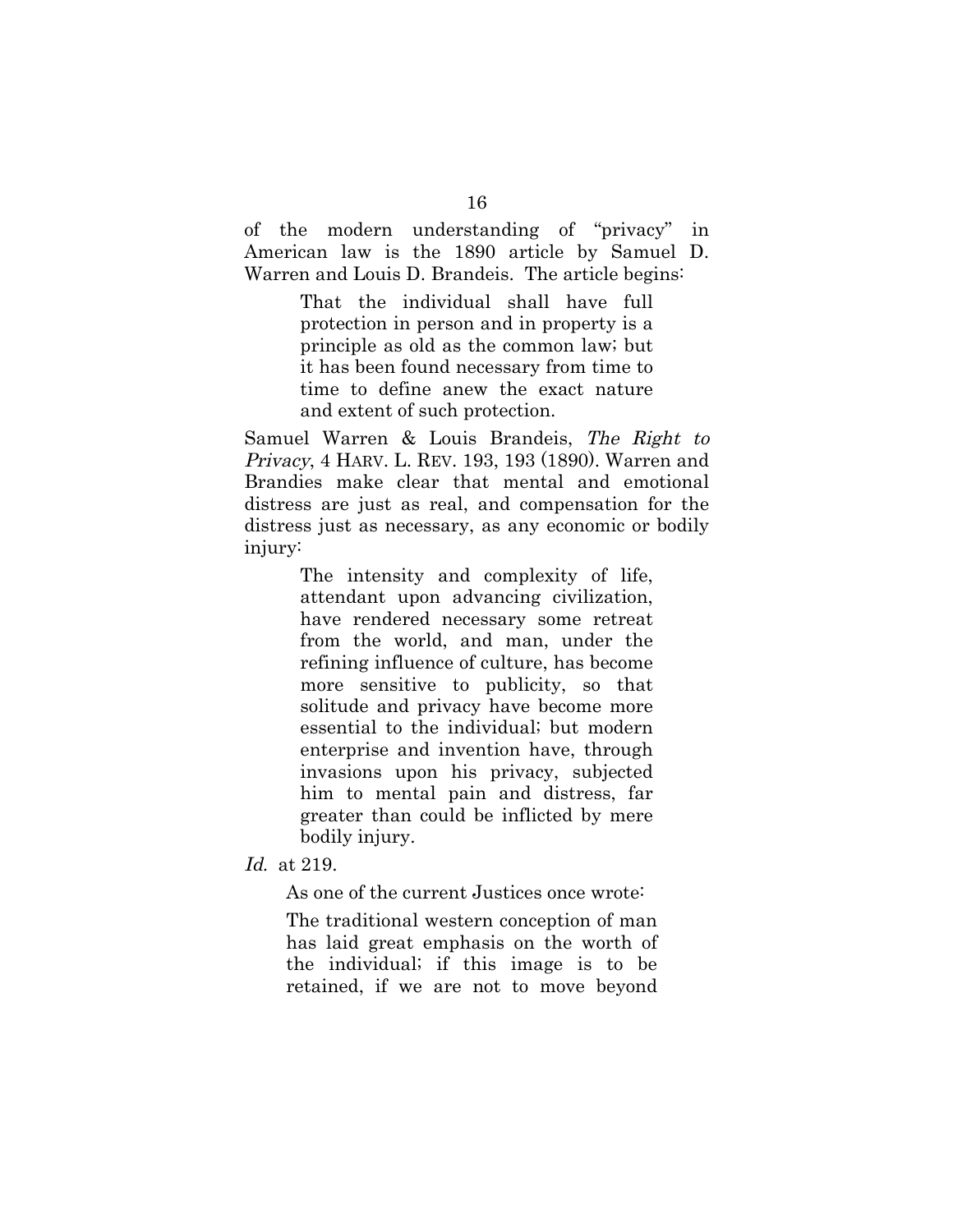freedom and dignity, privacy must be vigilantly safeguarded.

SAMUEL ALITO, THE BOUNDARIES OF PRIVACY IN AMERICA 1 (1972) ("Report of the Chairman") (on file with amici).

Privacy laws typically regulate conduct that is likely to cause mental and emotional distress. Frederick Lodge, Damages Under the Privacy Act of 1974: Compensation and Deterrence, 52 FORDHAM L. REV. 611 (1984) ("a restrictive view of actual damages, limiting such damages to pecuniary loss, would render the remedial provisions of the Act ineffective by excluding the type of damages most likely to occur from the recovery available under the Act"). Warren and Brandeis understood that privacy laws are critical in deterring privacy violations that cause mental and emotional distress. The Right to Privacy, supra at 219 ("even in the absence of special damages, substantial compensation could be allowed for injury to feelings as in the action of slander and libel.") Tort law has long provided remedies for intangible harms, such as those resulting from defamatory statements or torts against dignity. Abram Chayes, The Role of the Judge in Public Law Litigation, 89 HARV. L. REV. 1281, 1283 (1976).

The damages recognized by the Privacy Act are broader and more important than simple pecuniary loss. The Privacy Act "requires agencies to take precautions to avoid causing 'substantial harm, embarrassment, inconvenience, or unfairness to any individual' who is the subject of a record." Lodge, supra at 621 (citing 5 U.S.C.  $\S522a(e)(10)$ ). In order to vindicate privacy violations, laws such as the Privacy Act, 5 U.S.C. §522a, must compensate for more than just pecuniary losses. In 1968 Professor,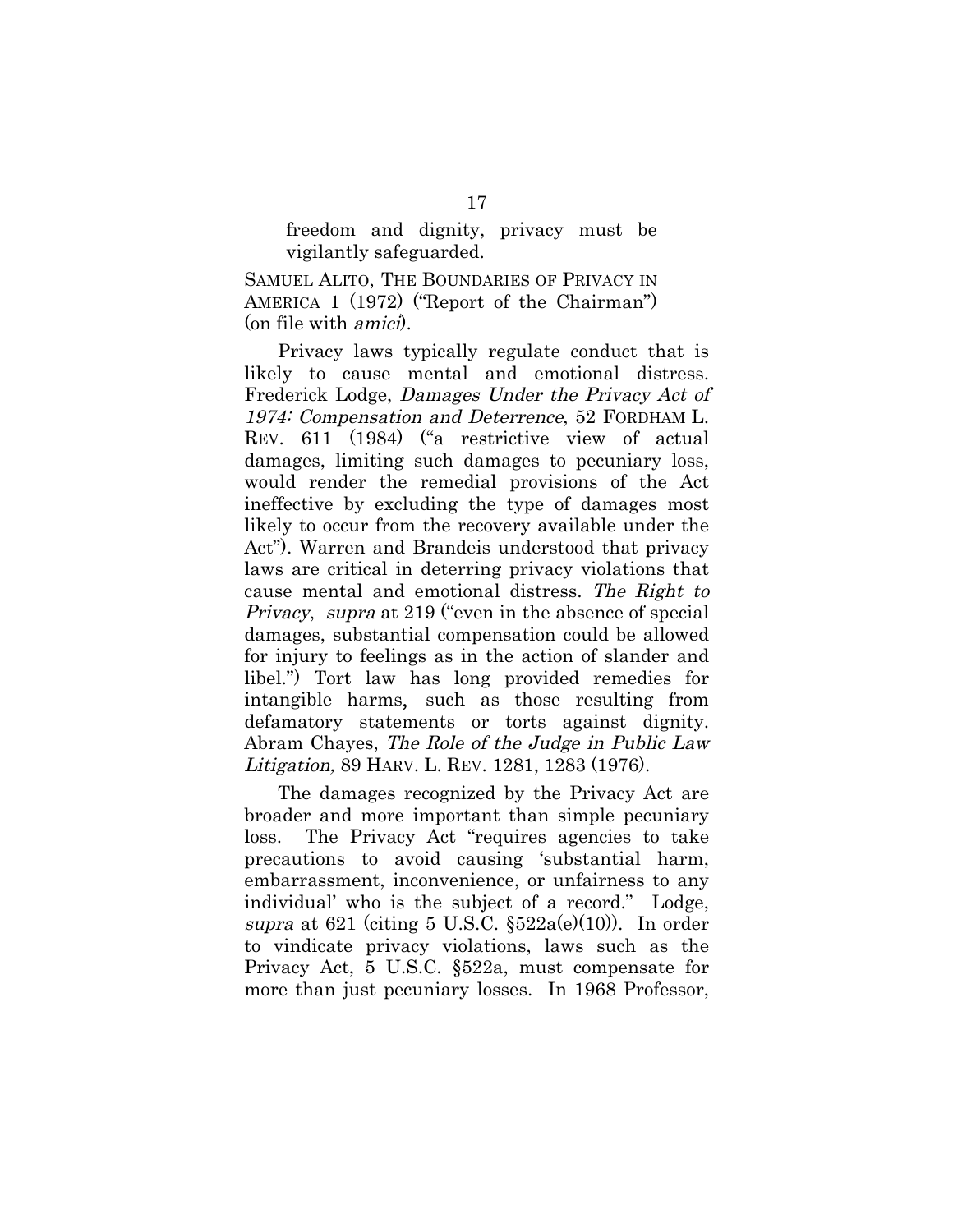and later Solicitor General, Charles Fried set out a powerful articulation of this right. He wrote, "privacy is not just one possible means among others to insure some other value, but that it is necessarily related to ends and relations of the most fundamental sort: respect, love, friendship and trust." Charles Fried, Privacy, 77 YALE L.J. 475-93 (1968), reprinted in PHILOSOPHICAL DIMENSIONS OF PRIVACY: AN ANTHOLOGY 203, 205 (ed. Ferdinand D. Schoeman 1984). He concludes:

> The concept of privacy requires, as we have seen, a sense of control and a justified acknowledged power to control aspects of one's environment . . . A legal right to control is control which is the least open to question and argument; it is the kind of control we are most serious about. As we have seen, privacy is not just an absence of information abroad about ourselves; it is a feeling of security in control over that information. By using the public, impersonal and ultimate institution of law to grant persons this control, we at once put the right to control as far beyond question as we can and at the same time show how seriously we take this right.

Id. at 219.

Privacy laws, such as the federal Privacy Act of 1974, seek to restore this control and the damage award is the means by which the "justified acknowledged power," in Professor Fried's phrase, is realized.

More recently, Professor Jerry Kang, a prominent legal scholar, has described the core human interests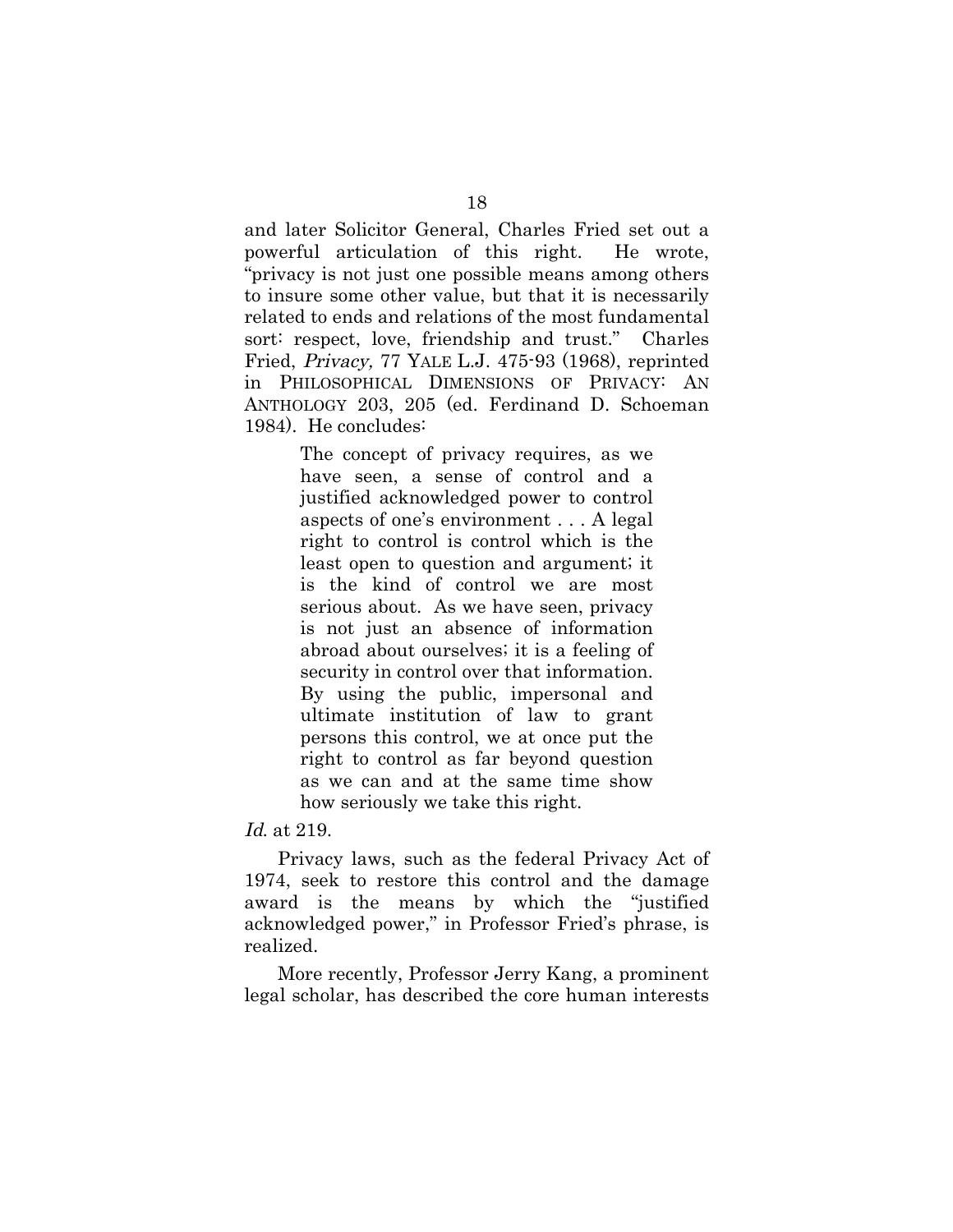underlying the right to privacy. First, privacy helps individuals avoid the embarrassment that accompanies the disclosure of certain personal details. Second, privacy helps to preserve human dignity, respect, and autonomy. Finally, privacy helps individuals construct intimacy with others. Jerry Kang, Info. Privacy in Cyberspace Transactions, 50 STAN. L. REV. 1193, 1212–16, 1260 (1998). Prominent privacy scholars have elaborated upon each of these purposes in order to "identify and animate the compelling ways that privacy violations can negatively impact the lives of living, breathing human beings," as Professor Ann Bartow put it:

> The embarrassment that results from privacy incursions is uniquely detrimental to humans, with irreparable effects on individuals.

Ann Bartow, A Feeling of Unease About Privacy Law, 155 U. PA. L. REV. 52 (2007). As Professor Julie E. Cohen has written:

> The point [of privacy regulation] is not that people will not learn under conditions of no-privacy, but that they will learn differently, and that the experience of being watched will constrain, ex ante, the acceptable spectrum of belief and behavior.

Julie E. Cohen, Examined Lives: Informational Privacy and the Subject as Object, 52 STAN. L. REV. 1373, 1425 (2000). Professor Cohen cites cognitive psychology research to demonstrate that embarrassment stunts social development and growth, neither of which is fungible or replaceable in human beings. Id. at 1425, n.195. Professor Jeffrey Rosen also observes: "knowledge of private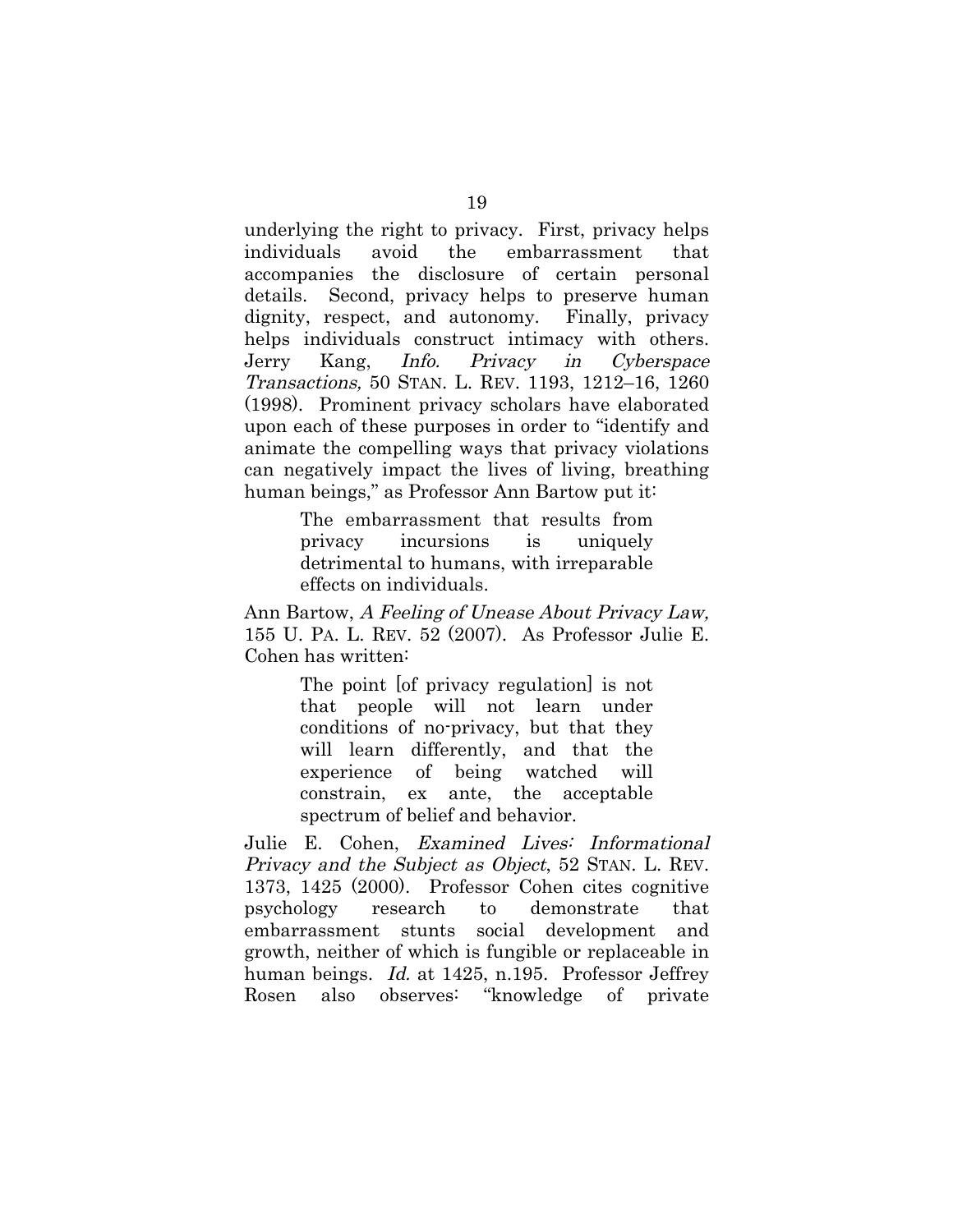information poses special threats to individuals' ability to structure their lives in unconventional ways." Jeffrey Rosen, The Purposes of Privacy: A Response, 89 GEO. L.J. 2117, 2121 (2001). Professor Helen Nissenbaum does as well:

> [I]nsofar as privacy, understood as a constraint on access to people through information, frees us from the stultifying effects of scrutiny and approbation (or disapprobation), it contributes to material conditions for the development and exercise of autonomy and freedom in thought and action.

HELEN NISSENBAUM, PRIVACY IN CONTEXT: TECHNOLOGY, POLICY, AND THE INTEGRITY OF SOCIAL LIFE 82 (2010).

Professor Anita Allen-Castellitto expands further on the value of privacy protections, demonstrating that limiting the disclosure of embarrassing personal information strengthens the individual's capacity to experiment and comply with cross-cutting social roles, both in public and behind closed doors:

> Privacy has value as the context in which individuals work to make themselves better equipped for their familial, professional, and political roles. With privacy, I can try to become competent to perform and achieve up to my capacities, as well as to try out new ideas and practice developing skills.

Anita L. Allen, Coercing Privacy, 40 WM. & MARY L. REV. 723, 739-40 (1999).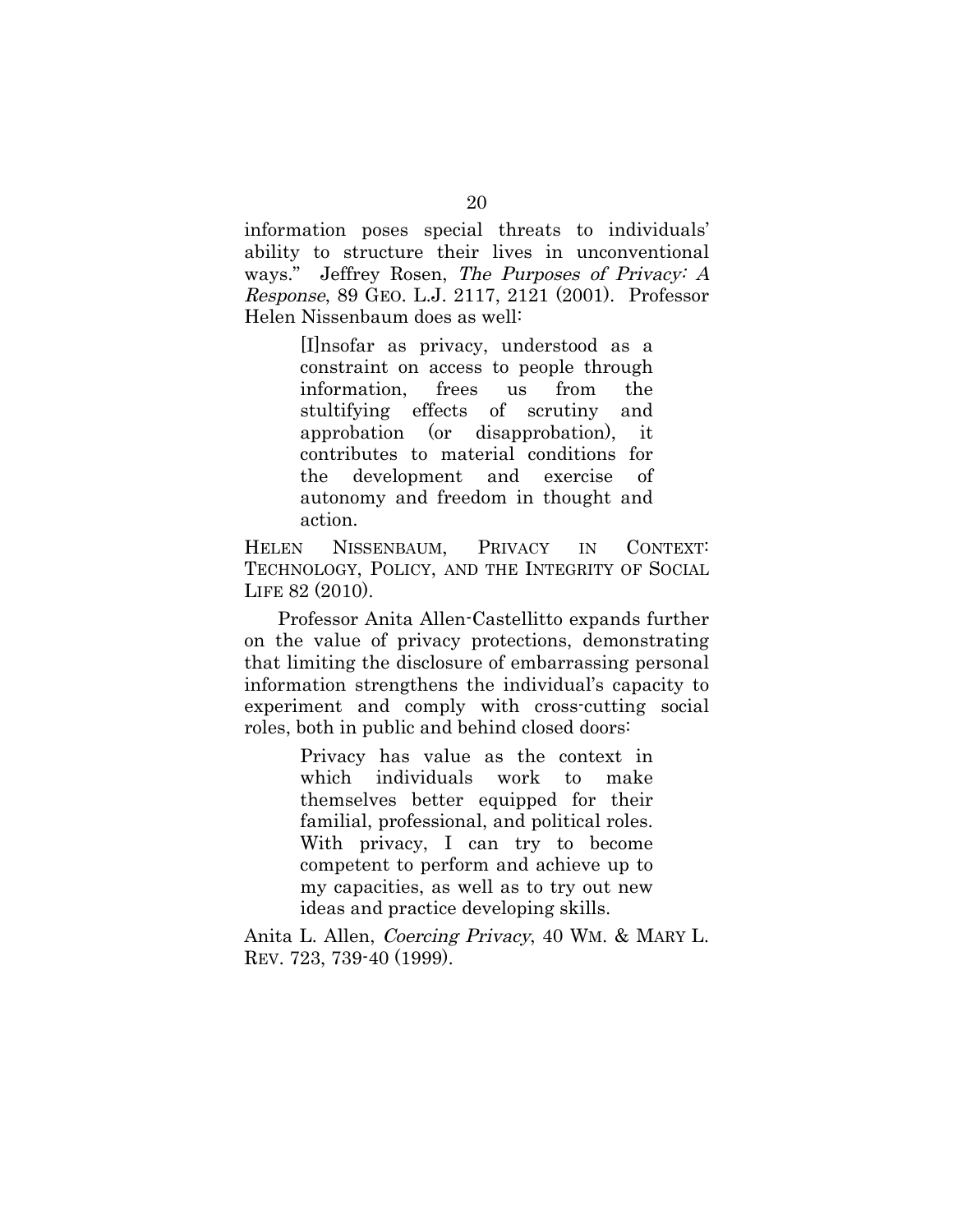A second set of interests underlying the right to privacy are interconnected: dignity, respect, and autonomy. Professor Francesca Bignami urges that "[e]ven in a world in which, thanks to technology, acquiring knowledge about others is virtually effortless, personal autonomy must be respected." Francesca Bignami, The Case for Tolerant Constitutional Patriotism: The Right to Privacy Before the European Courts, 41 CORNELL INT'L L.J. 211, 223 (2008). Professor Rosen explains how the term applies to privacy law: "autonomy concerns the individuals' ability to maintain a sphere of immunity from social norms and regulations." Jeffrey Rosen, The Purposes of Privacy: A Response, 89 GEO. L.J. 2117, 2121 (2001). As Professor Nissenbaum has written:

> [E]ven when we are uncertain whether or not we are being watched, we must act as if we are. When this happens, when we have internalized the gaze of the watchers and see ourselves through their eyes, we are acting according to their principles and not ones that are truly our own.

HELEN NISSENBAUM, PRIVACY IN CONTEXT: TECHNOLOGY, POLICY, AND THE INTEGRITY OF SOCIAL LIFE 82 (2010). Professor Gary T. Marx has written:

> When the self can be technologically invaded without permission and even often without the knowledge of the person, dignity and liberty are diminished. Respect for the individual involves not causing harm, treating persons fairly through the use of universalistically applied valid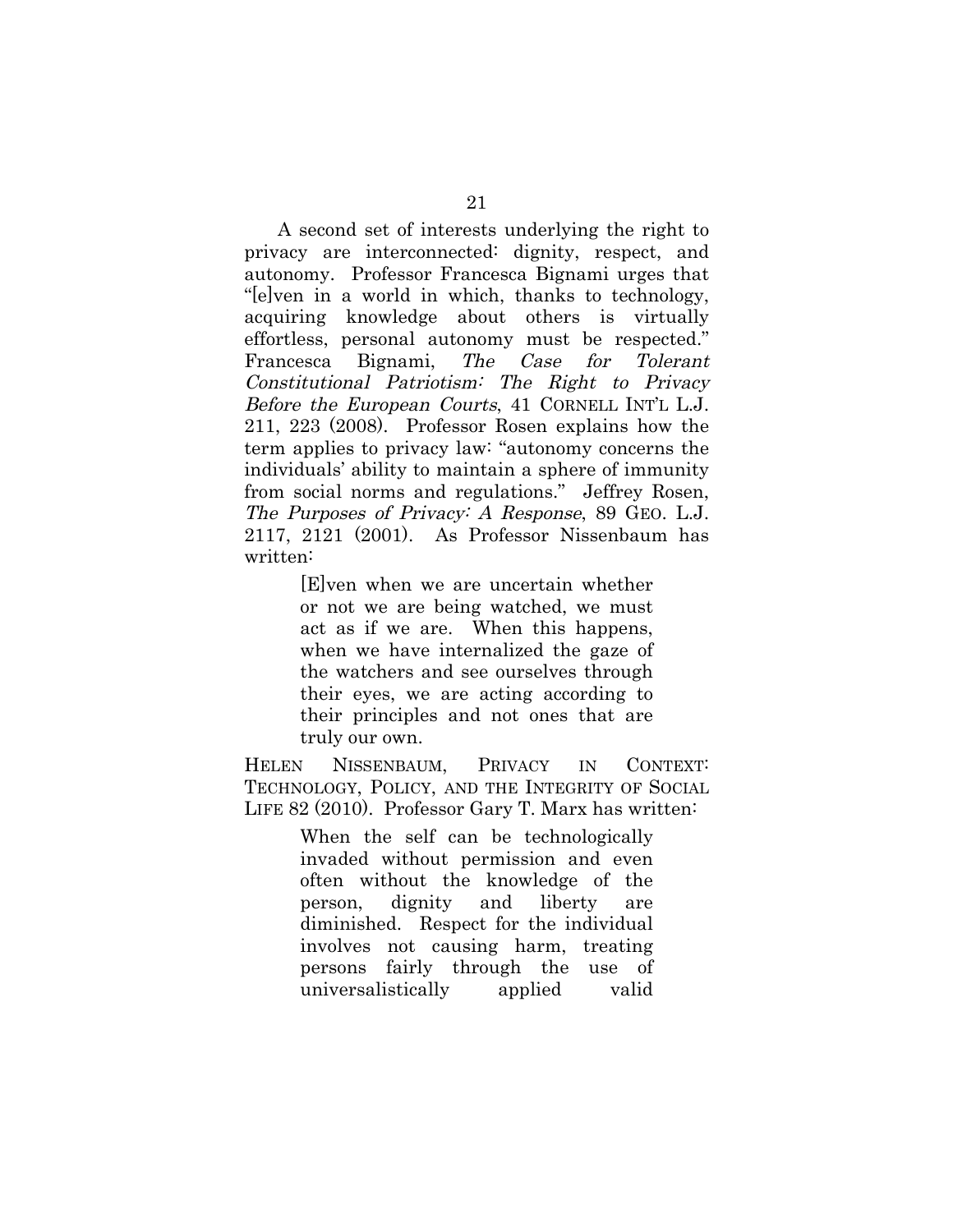measures, offering meaningful choices and avoiding manipulation and coercion. These in turn depend on being adequately informed.

GARY T. MARX, MURKY CONCEPTUAL WATERS: THE PUBLIC AND THE PRIVATE  $(2001).2$  Former OECD Official and Director of the Harvard Information Infrastructure Project Deborah Hurley adds that:

> Protection of privacy and personal data are important because they go profoundly to our sense of self, individual integrity, and autonomy and to our ability to express ourselves, to communicate with others, and to participate in the collective, all deep human needs.

Deborah Hurley, A Whole World in One Glance: Privacy as a Key Enabler of Individual Participation in Democratic Governance, 1 INT'L J. OF INTERNET TECH. AND SEC. TRANS. 2 (2007).

Finally, privacy law scholars highlight human beings' special relationship with the intimate details of their personal lives, which the right to privacy protects. Professor Allen has written that privacy is an essential precursor to "intimate relationships on which workable family and community life depend." Anita L. Allen, Coercing Privacy, 40 WM. & MARY L. REV. 723, 739 (1999). Professor Rosen explains:

> If individuals cannot form relationships of trust without fear that their

 $\overline{a}$ 

<sup>2</sup> Available at

http://web.mit.edu/gtmarx/www/murkypublicandprivate.html.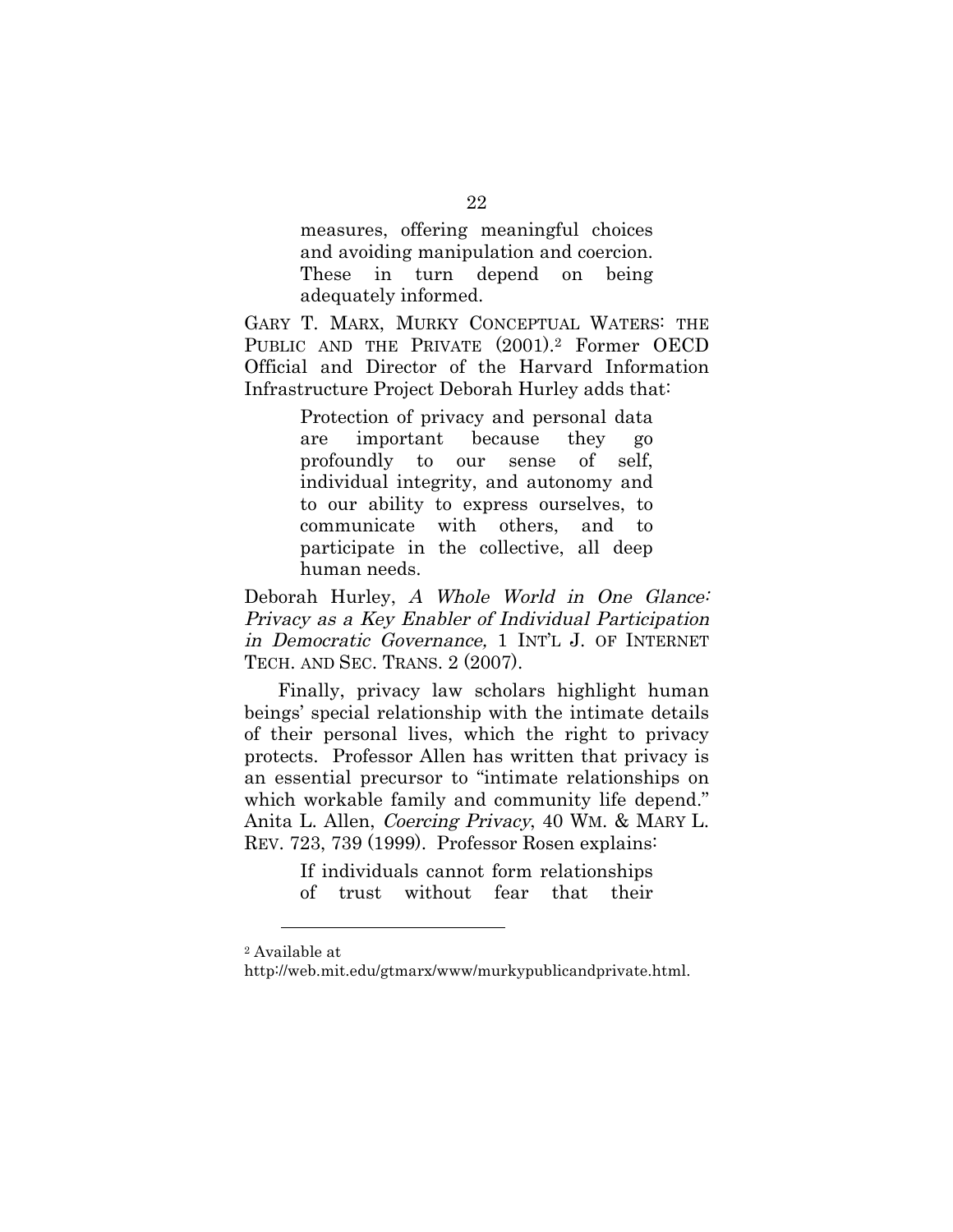confidences will be betrayed, the uncertainty about whether or not their most intimate moments are being recorded for future exposure will make intimacy impossible; and without intimacy, there will be no opportunity to develop the autonomous, inner-directed self that defies social expectations rather than conforms to them.

The Purposes of Privacy: A Response, 89 Geo. L.J. 2117, 2123-24 (2001). Professor Nissenbaum expands this point:

> There are two sides to this coin: our closest relationships of love and friendship are defined by our willingness to share information, yet we signal our trust in and respect for others by not insisting that they relinquish control over information to us.

HELEN NISSENBAUM, PRIVACY IN CONTEXT: TECHNOLOGY, POLICY, AND THE INTEGRITY OF SOCIAL LIFE 84 (2010).

Though the actual damage caused by a privacy violation may be difficult to quantify, privacy statutes routinely include broad damage provisions in order to compensate and vindicate the victim's right. Professor Allen writes that statutory privacy protections are intended to remedy "damage[d] feelings and sensibilities" rather than mere pecuniary injuries. ANITA L. ALLEN, PRIVACY LAW AND SOCIETY 113 (2007).

While the statutory language providing for damages varies by statute, there is no significant difference in the purpose. As Justice Scalia wrote in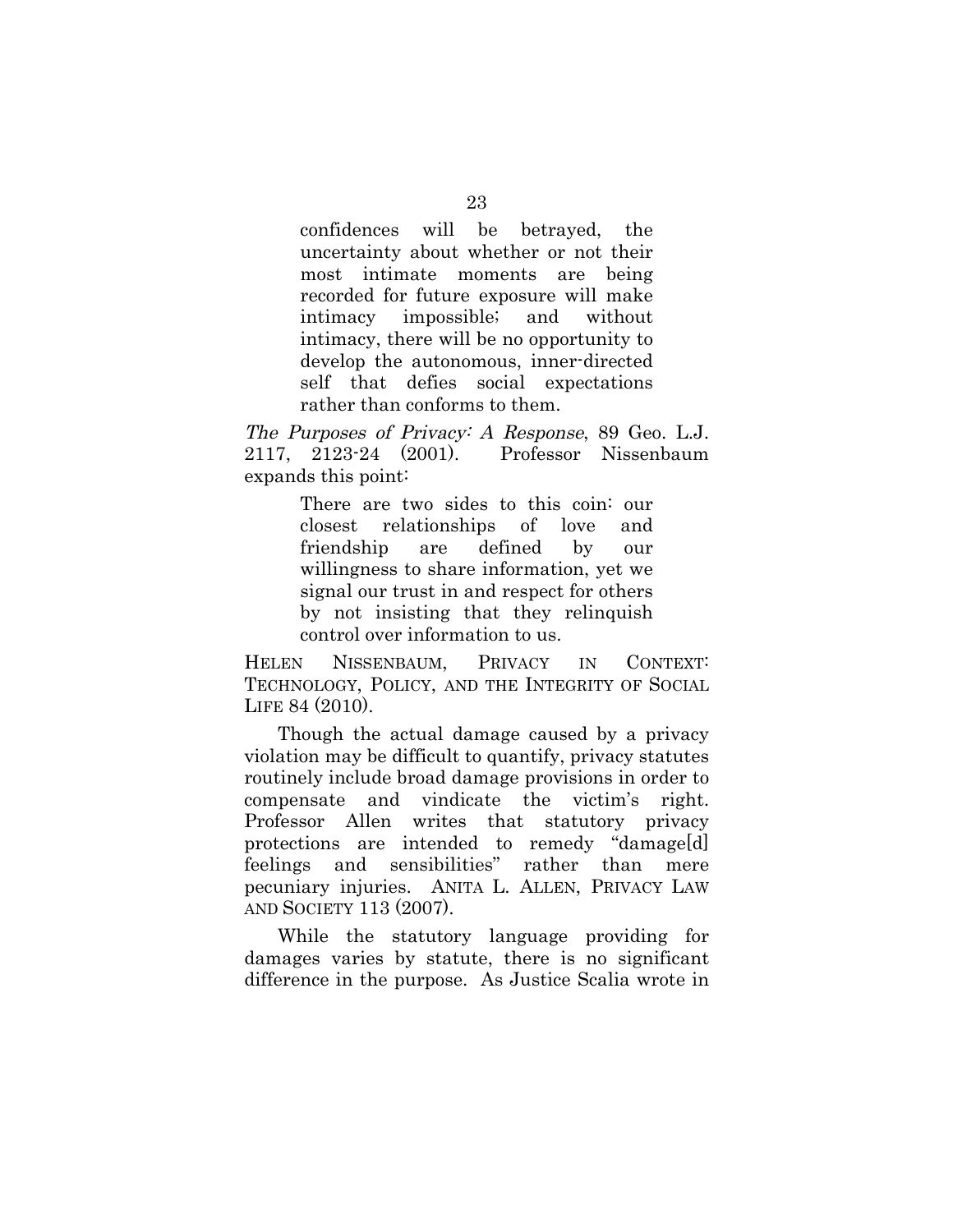#### concurrence in Buckhannon Bd. & Care Home v. West Virginia Dep't of Health & Human Services:

[I]t would be no more rational to reject the normal meaning of 'prevailing party' because some statutes produce the same result with different language, than it would be to conclude that, since there are many synonyms for the word 'jump,' the word 'jump' must mean something else.

532 U.S. 589, 614-15 (2001) (Scalia, J., concurring). Where there is an intentional violation of a privacy statute, awards of mental and emotional damages ensure compensation for the victim and deter future violations. Compensation and deterrence are the two main goals of the civil remedies provided in section 552A of the Privacy Act. Frederick Lodge, Damages Under the Privacy Act of 1974: Compensation and Deterrence, 52 FORDHAM L. REV. 611, 619 (1984).

## III. Legislative Materials Relevant to the Privacy Act Demonstrate That Congress Contemplated Remedying Nonpecuniary Harms With the Privacy Act

The history of the Privacy Act indicates a clear intent to establish a remedy scheme that would ensure compliance with the Act's mandate and provide broad relief. The federal advisory committee report that preceded the Act put forth a full range of damage provisions, including liquidated damages, actual damages, and punitive damages. These recommendations were reflected in the House and Senate bills, the final text of the Act, as well as the OMB Guidelines that followed passage.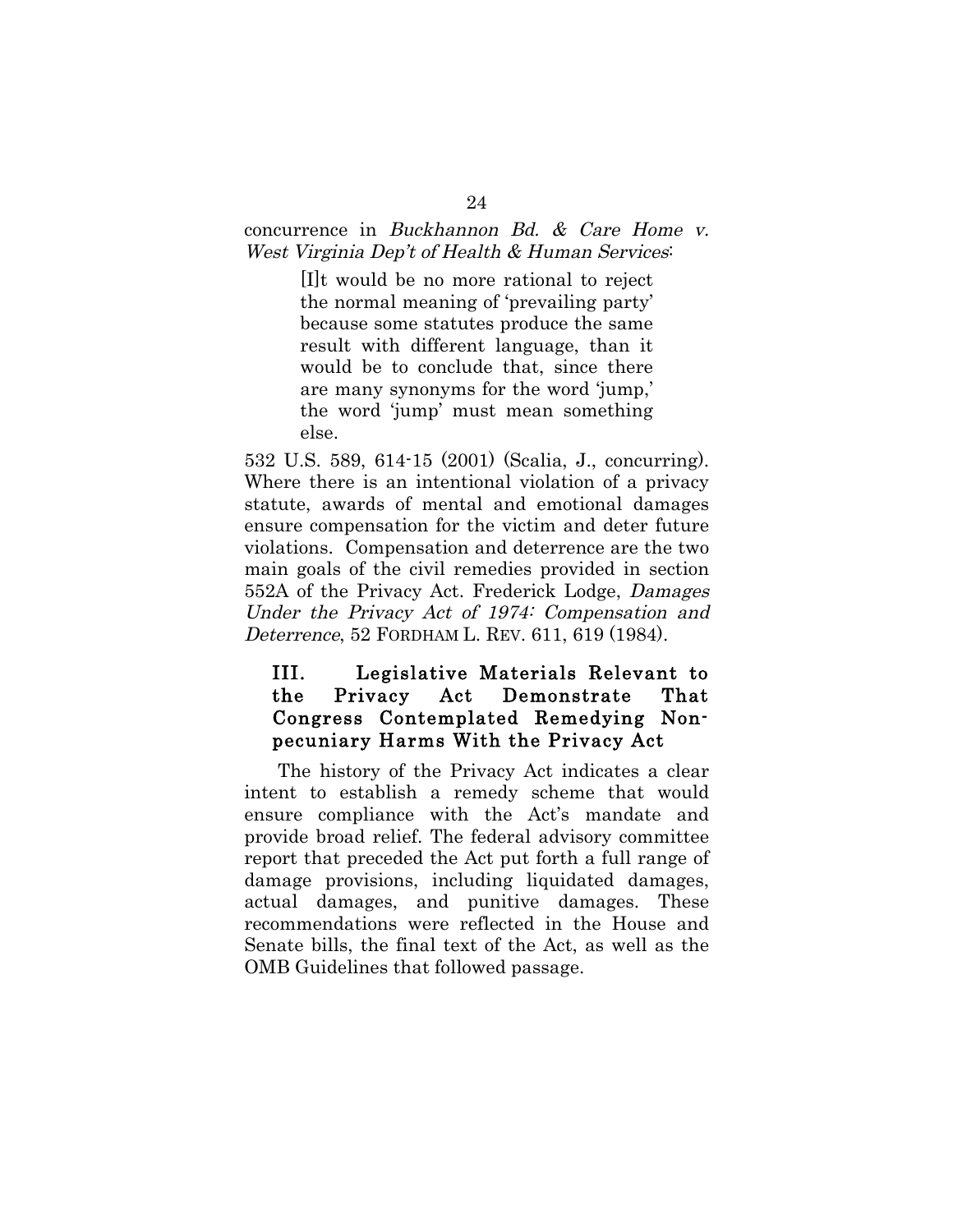#### A. The HEW Advisory Committee Report of 1973

The Privacy Act of 1974 was enacted out of a growing concern for the rights of citizens in the face of advancing technology. The Act was the legislative culmination of extensive academic research that revealed the many threats to individual privacy and autonomy in the wake of increasingly powerful computer databases. One of the most influential studies to which the Congress looked when drafting the Privacy Act was the 1973 report Records, Computers, and the Rights of Citizens, prepared for the Department of Health, Education and Welfare ("HEW Report"). The federal advisory committee that produced the report sought to determine the limitations that should be placed on the application of computer technology to record keeping about citizens. Id. at 33. The advisory committee foresaw that sensitive or personal information could be compromised when compiled into vast databases that lacked regulatory oversight. Id. at 28. Ultimately, the HEW Report outlined a series of recommendations that became the basis of the Privacy Act of 1974.

To address the lack of privacy protections in automated record keeping systems, the HEW Report recommended the enactment of legislation establishing a Code of Fair Information Practices that would govern all automated personal data systems. Id. at 50. The Code articulated basic informational privacy principles, and allocated rights and responsibilities in the collection and use of personal information. Id. The Code of Fair Information Practices proposed by the HEW Report provides: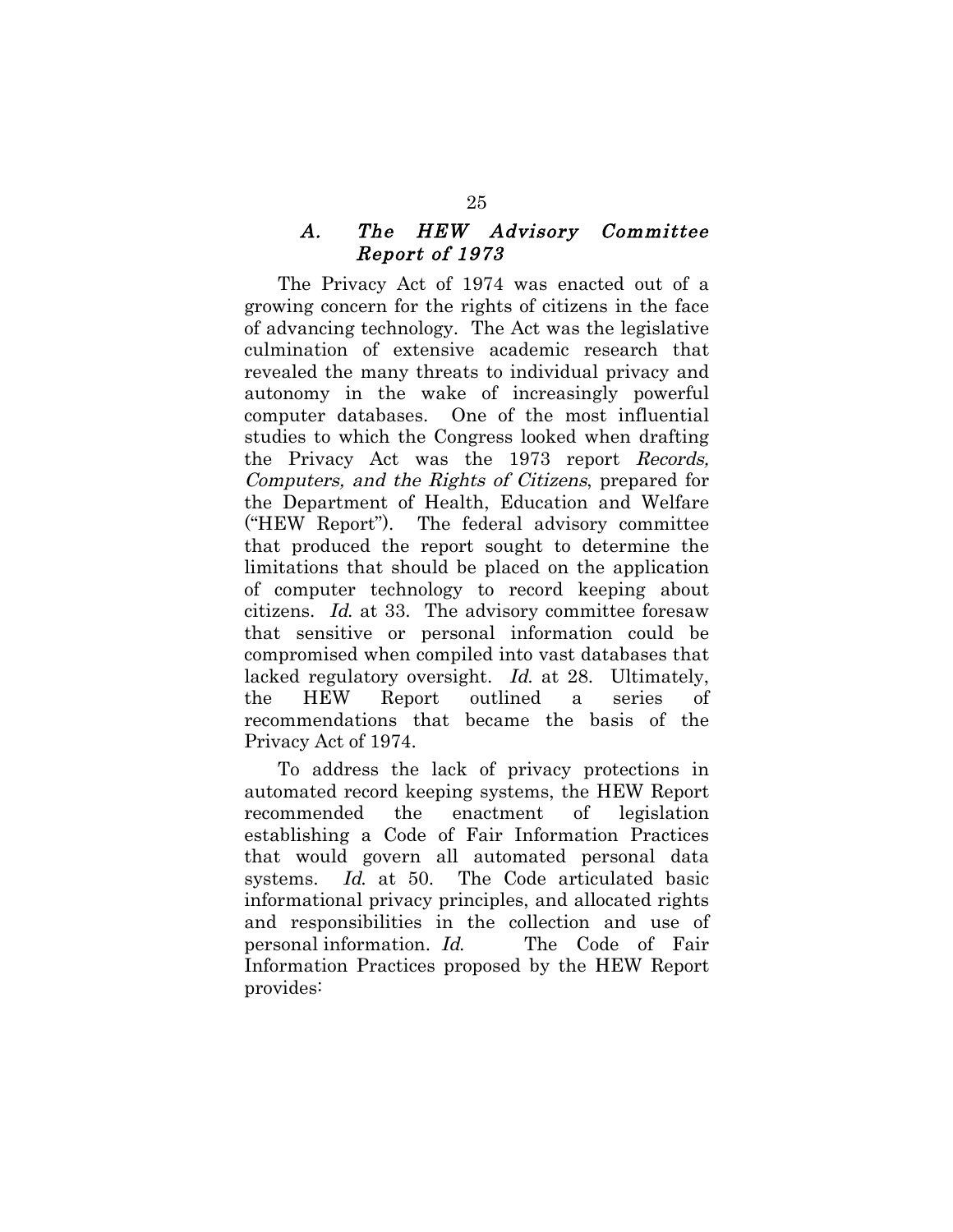- There must be no personal-data recordkeeping systems whose very existence is secret.
- There must be a way for an individual to find out what information about him is in a record and how it is used.
- There must be a way for an individual to prevent information obtained about him for one purpose from being used or made available for other purposes without his consent.
- There must be a way for an individual to correct or amend a record of identifiable information about him.
- Any organization creating, maintaining, using, or disseminating records of identifiable personal data must assure the reliability of the data for their intended use and must take reasonable precautions to prevent misuse of the data.

Id. at 41.

These highly influential principles formed the basis of the Privacy Act of 1974 and many privacy laws since. R. Turn and W.H. Ware, Privacy and Security Issues in Information Systems, in ETHICAL ISSUES IN THE USE OF COMPUTERS 133, 138 (Deborah G. Johnson & John W. Snapper eds. 1985). See also Robert Gellman, Does Privacy Law Work? in TECHNOLOGY AND PRIVACY: THE NEW LANDSCAPE 193, 196 (Philip E. Agre & Marc Rotenberg, eds.) ("The articulation of principles of fair information practices may be the computer age's most significant policy development with respect to privacy.").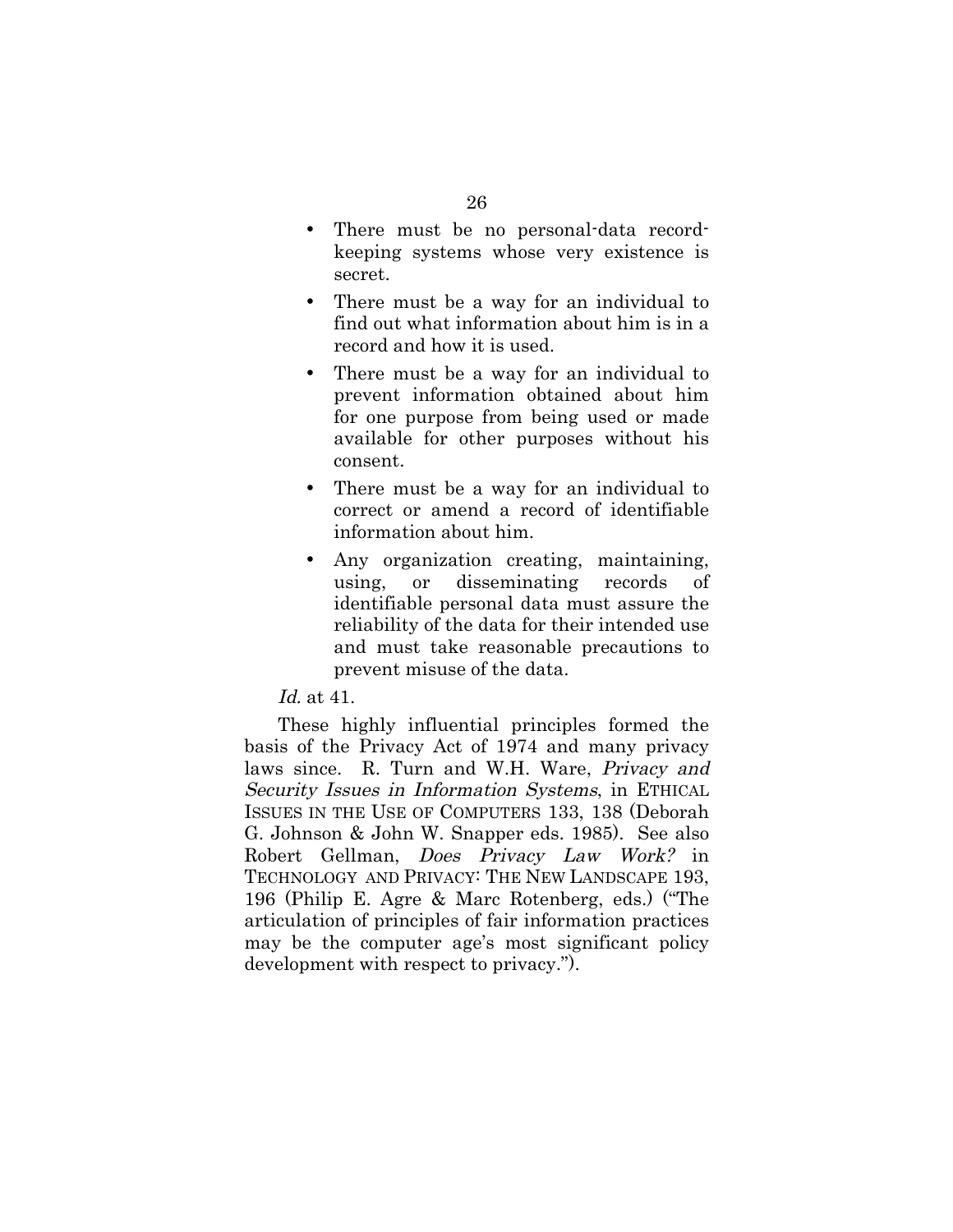Of particular concern to the advisory committee was its recommended strong legal remedies for privacy violations. HEW Report at 36. "Unless injury to the individual can be translated into reasonably substantial claims for damages, the individual ordinarily has little incentive to undertake a lawsuit. Few people can afford to bring suit against a welldefended organization solely for moral satisfaction." Id. The advisory committee recommended "the enactment of legislation establishing a Code of Fair Information Practices for all automated personal data systems." Id. at 50. Regarding violations of the Act, the HEW Report said:

> The Code should give individuals the right to bring suits for unfair information practices to recover actual, liquidated, and punitive damages, in individual and class actions. It should also provide for recovery of reasonable attorney's fees and other costs of litigation incurred by individuals who bring successful suits.

Id. The Privacy Act, enacted a year after the HEW Report was released, implemented many of the advisory committee's recommendations, including a broad and effective damages provision for violations of the Act.

### B. Legislative History of the Privacy Act of 1974

The civil remedy provision in the Privacy Act was the result of a series of amendments to and compromises between the Senate bill, S. 3148, and the House bill, H.R. 16,373. Early versions of the bills imposed "actual" as well as "punitive" and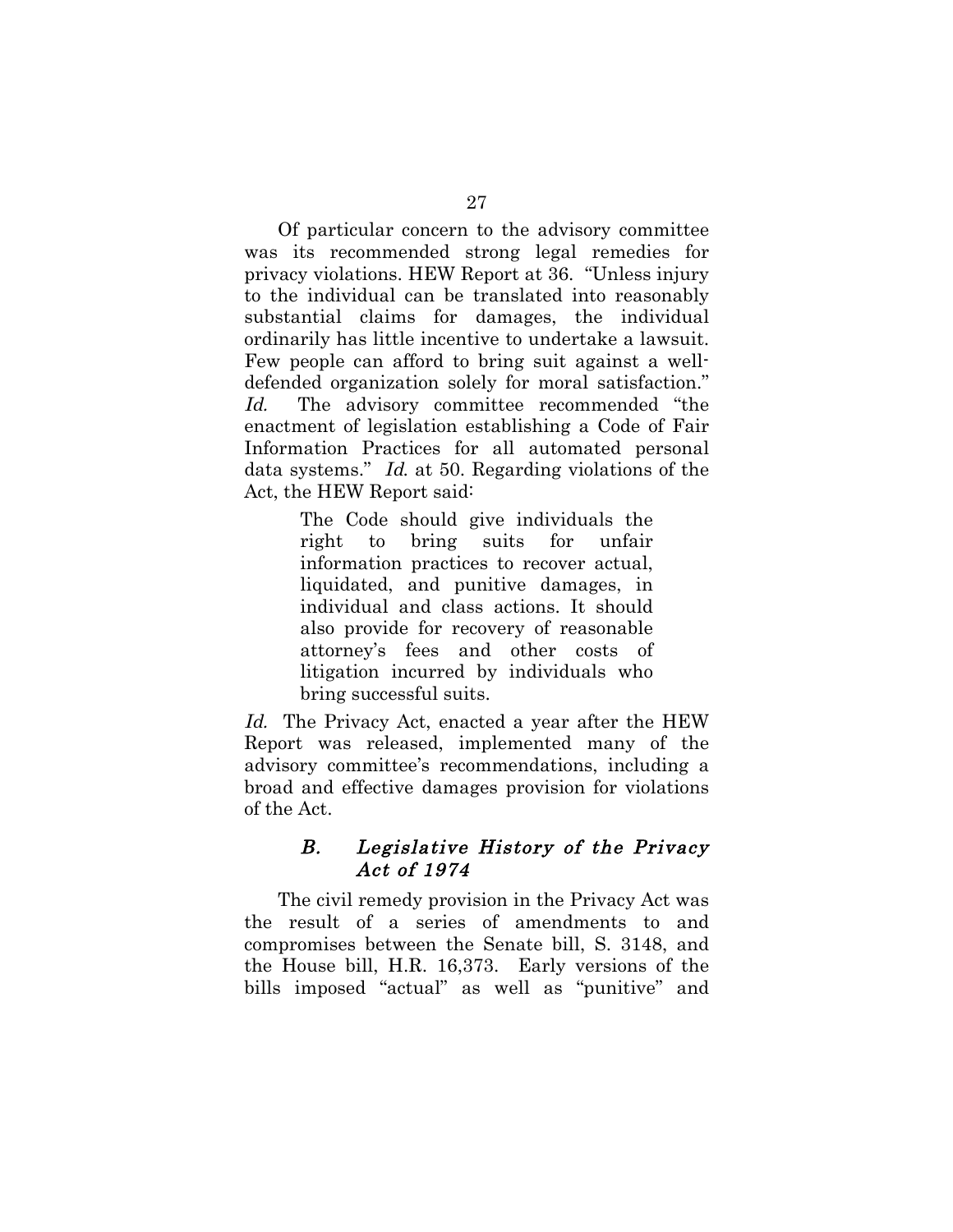"liquidated" damages for certain violations. The eventual compromise retained the "actual damages" provision (with a statutory minimum of \$1,000), where the violation is "intentional or willful," but not a "punitive damages" provision. The Congressional debates reinforced this distinction between punitive and liquidated damages, which would be available without specific proof of injury, and actual damages. E.g., House Comm. on Gov't Operations and Senate Comm. on Gov't Operations, 94th Cong., 2d Sess., Legislative History of the Privacy Act of  $1974 - S$ . 3418 (Pub. L. No. 93-579), 886-87 (1976) (hereinafter Legislative History) (Rep. Abzug) (discussing assessments of "actual damages" in contrast to "punitive damages").3

The original Senate bill, S. 3418, introduced in the Senate Committee on Government Operations, provided for both actual and punitive damages for any violation of the Privacy Act. S. 3418, 93d Cong. §304(b) (1974), reprinted in Legislative History at 27. The parallel House bill, H.R. 16373, originally provided for actual damages in all cases, with additional punitive damages if the violation was "willful, arbitrary, or capricious." H.R. 16373, 93d Cong. §304(b) (1974), reprinted in Legislative History at 250-51. From the outset, Congress recognized that violations of an individual's privacy required compensation beyond pecuniary, out-of-pocket expenses.

 $\overline{a}$ 

<sup>3</sup> Available at at

http://www.loc.gov/rr/frd/Military\_Law/pdf/LH\_privacy\_act-1974.pdf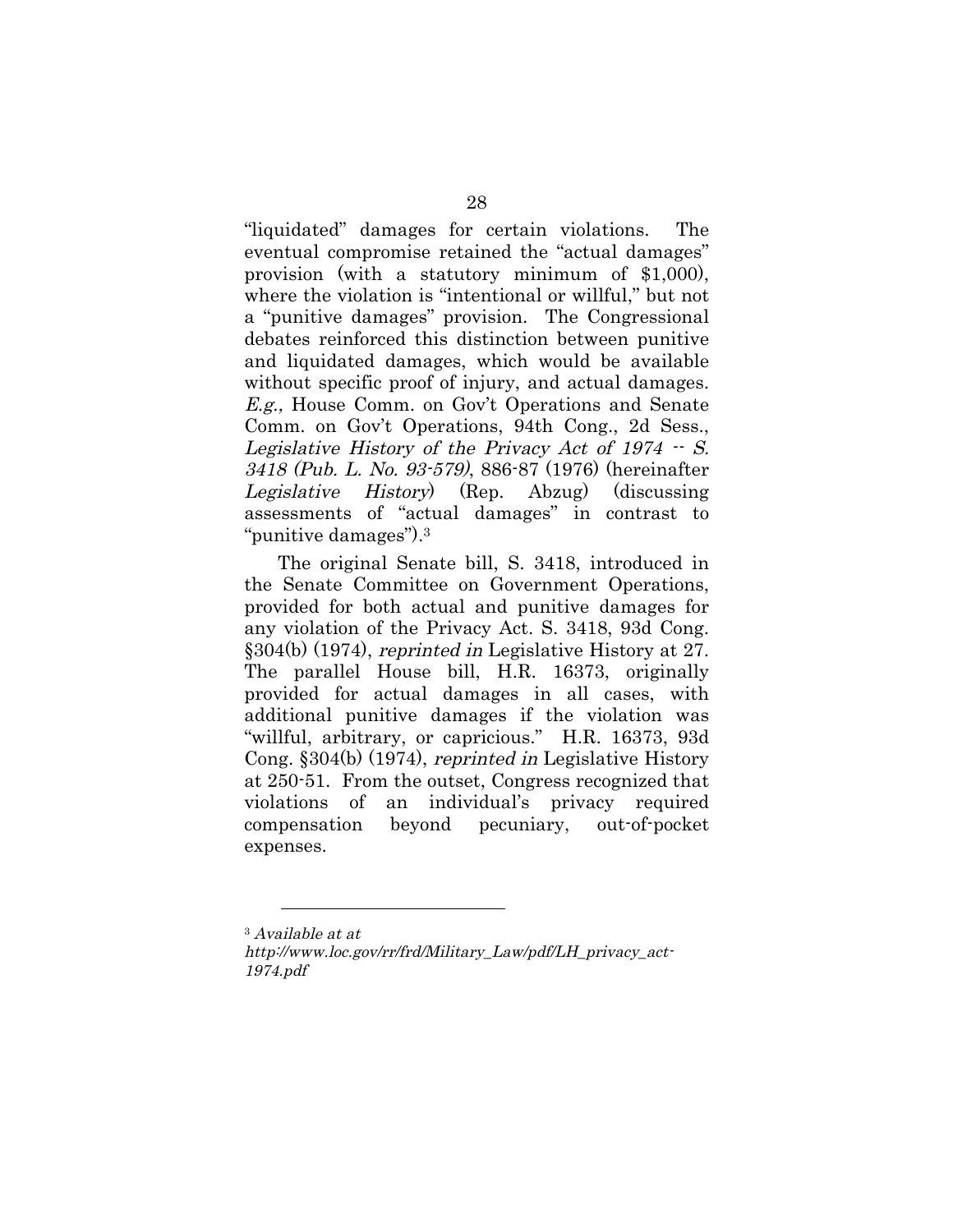The House Committee on Government Operations reported out H.R. 1673 on September 24, but removed the provision on punitive damages. Representatives Abzug, Moss, Stanton, Gude, Burton, Fascell, Culver, Collins, Rosenthal, and Conyers expressed concern about the absence of punitive damages, proposed in the House measure, since "[a]ctual damages resulting from an agency's misconduct will, in most cases, be difficult to prove and this will often preclude an adequate remedy at law." Legislative History at 330. The representatives considered the inclusion of punitive damages, "or, at the very least, liquidated damages," to be "essential." Id. And there is no indication that the Congressional debates sought to distinguish between pecuniary and non-pecuniary losses

Representative Fascell unsuccessfully offered an amendment to essentially restore the original damages language of H.R. 16373. Id. at 919. This amendment would have made actual damages available for all violations of the Privacy Act, with punitive damages for willful, arbitrary, or capricious violations. Id. at 919-20. Representative McCloskey opposed this amendment. He was concerned about subjecting the United States to potentially limitless punitive damages. Id. at 922. But he did not suggest that the solution would be to exclude recovery for non-pecuniary harms. Representative Eckhardt pointed out that in the absence of the Fascell amendment, a person who had suffered any amount of actual damage because of the negligence of an agency would be unable to recover. Id. The Fascell amendment was ultimately rejected, as it was identical to language rejected by the committee below. Id. at 924. After additional debate, the bill was passed by the House. Id. at 983.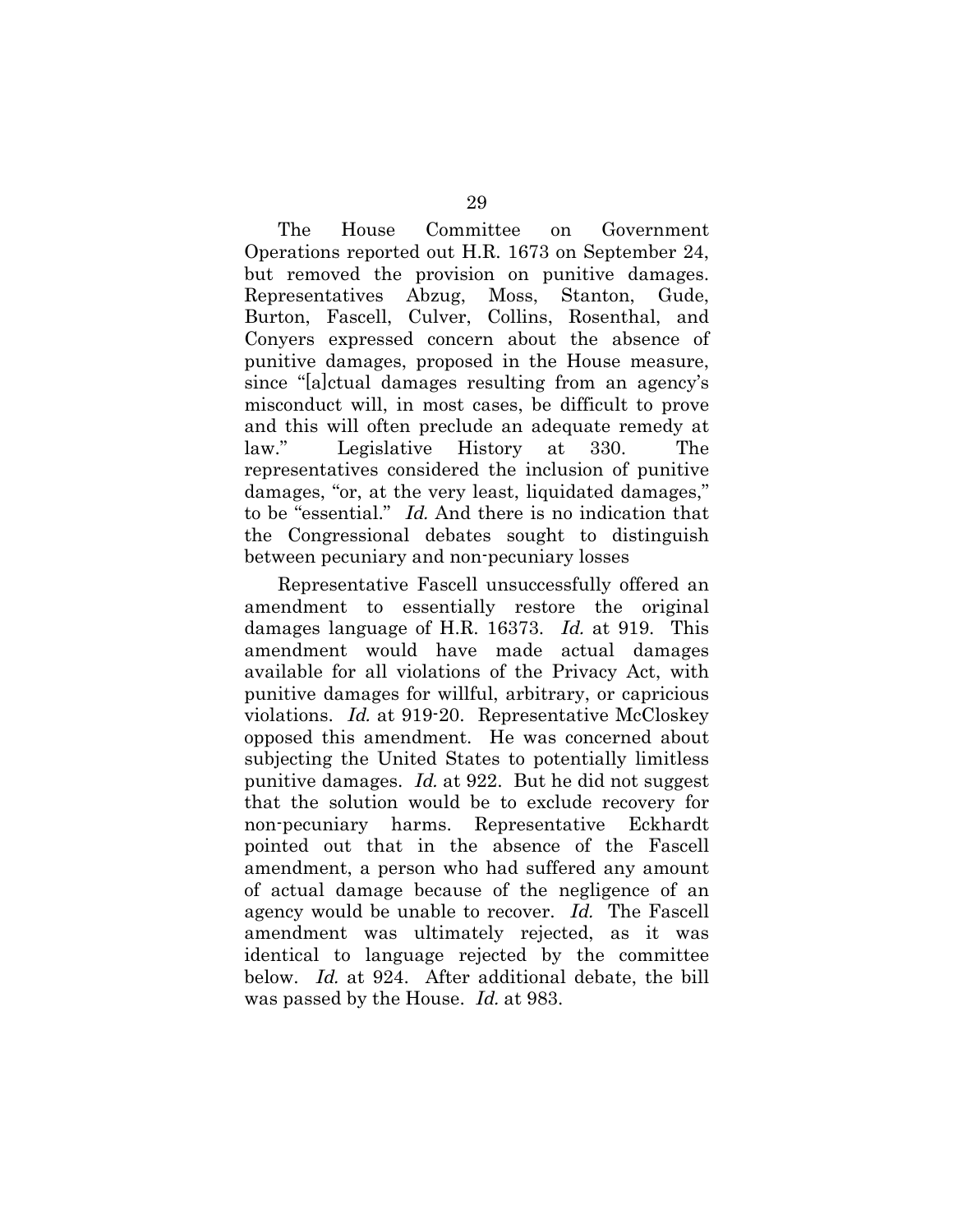That same day, the Senate considered S. 3418 as reported out by the Committee on Government Operations. Id. at 763. The Committee offered several amendments to the bill, which at the time allowed a plaintiff to sue the individual agent responsible for the Privacy Act violation. Id. at 768. Instead, the Committee recommended that only the agency be liable, and that the plaintiff should be able to recover both actual and general damages, with a provision for liquidated damages "of say \$1,000." Id. The bill was thus passed providing for actual and general damages, but not punitive or liquidated damages removed from any injury or harm. Id. The debate over punitive damages was a major point of contention, but it was never disputed that provable, compensable harms caused by a willful government violation were sufficient under (g)(4).

### C. The OMB Guidelines of 1975

In 1975, the OMB issued authoritative regulations for agencies implementing the Privacy Act, pursuant to section 6 of the Privacy Act that also gives the OMB continuing powers to oversee agencies' implementation of the Act. Pub. L. 93-579, §6. Office of Management and Budget, Guidelines for Implementing Section 552a of Title 5 of the United States Code, (1975) ("OMB Guidelines"), reprinted in Legislative History at 1015. Among other things, the OMB Guidelines explicate the requirements for civil remedies available to plaintiffs under subsection  $(g)(1)$ . OMB Guidelines at 76.

The OMB Guidelines enumerate three requirements for an individual to sue under subsection  $(g)(1)(D)$ : it "must be shown" that the action was "intentional or willful"; there was "an injury or harm to the individual"; and the "injury was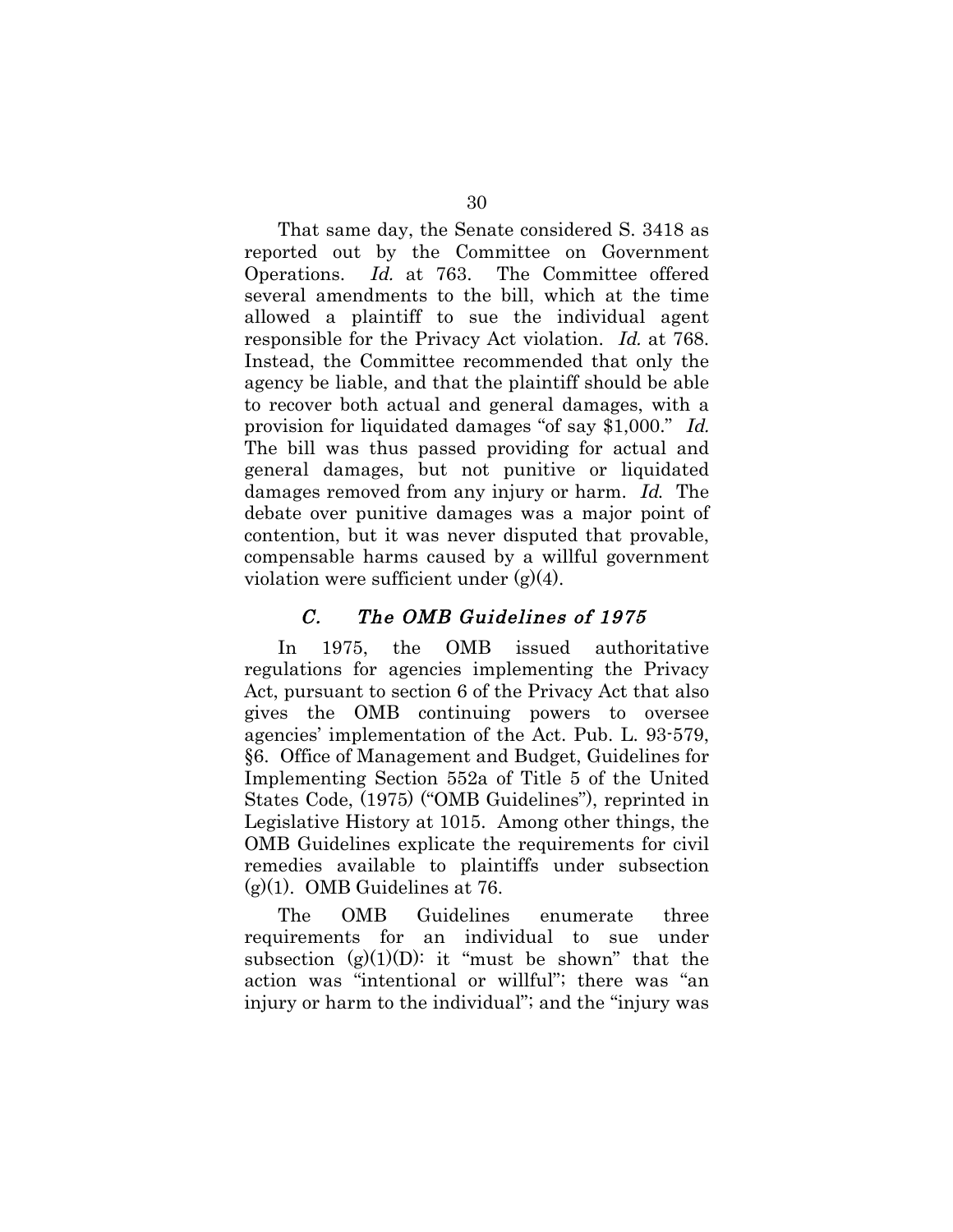causally related to that alleged agency failure." Id. at 76. This excerpt indicates the OMB's interpretation of the phrase "actual damage" in 5 U.S.C.  $\S552a(g)(4)(A)$  as an "injury or harm" that is "causally related" to the agency failure. There is no indication that the type of "injury" shown cannot be mental and emotional in nature.

Congress explicitly delegated to the OMB the task of developing guidelines for the application of the Privacy Act. 5 U.S.C.  $\S$  552a(v). The OMB Guidelines clearly indicate that "actual damages" require a showing of injury or harm causally related to the agency failure, but not an injury narrowly defined as pecuniary. OMB Guidelines at 76-67. Since the OMB Guidelines are a reasonable interpretation of a statute that the OMB was charged with overseeing, the court should defer to the agency's interpretation of the statute. Chevron U.S.A., Inc. v. NRDC, 467 U.S. 837 (1984).